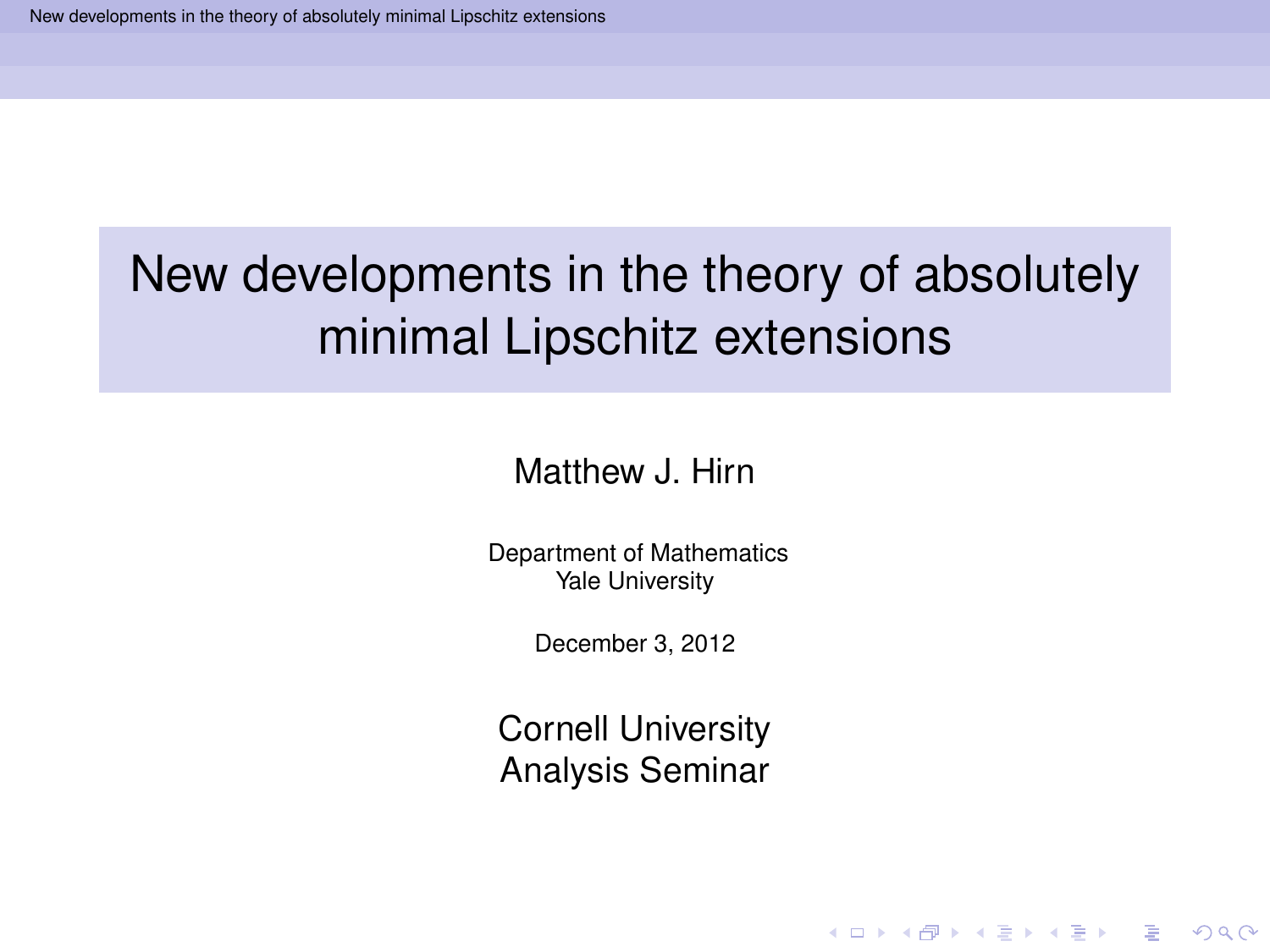

**Joint work with Erwan Le Gruyer, Institut National des Sciences** Appliquées (INSA) de Rennes and Institut de Recherche Mathématique de Rennes (IRMAR).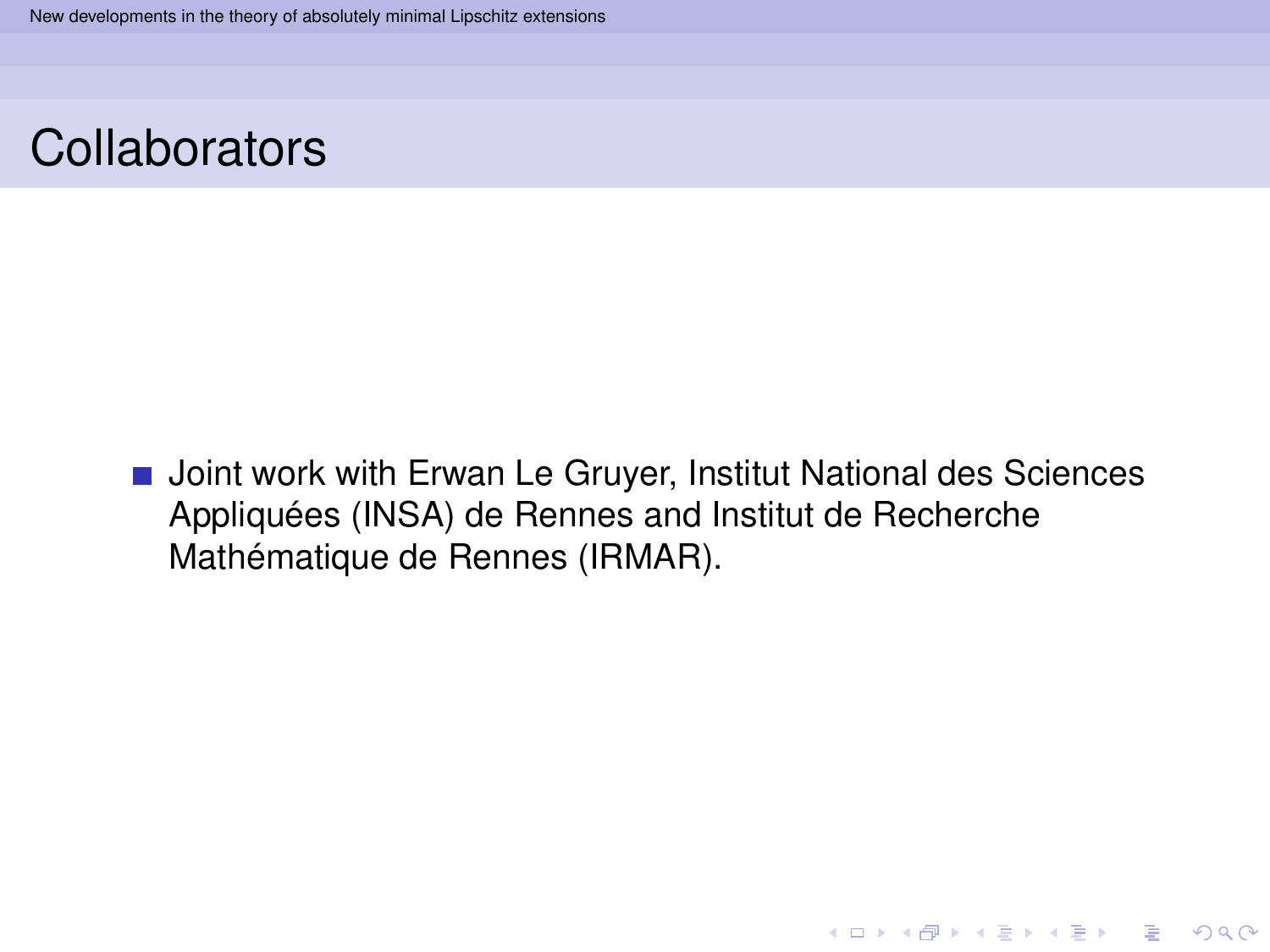## **Overview**

## 1 [History of Absolutely Minimal Lipschitz Extensions](#page-3-0)

- **[Extension of Functions](#page-4-0)**
- **[Locally Best Extensions](#page-7-0)**
- **[Past and Present Results](#page-12-0)**

### 2 [Quasi Absolutely Minimal Lipschitz Extensions](#page-16-0)

**KOD KARD KED KED BE YOUR** 

- [Generalized Lipschitz Extensions](#page-17-0)
- **[Existence of Quasi-AMLEs](#page-25-0)**
- [Sketch of Proof](#page-28-0)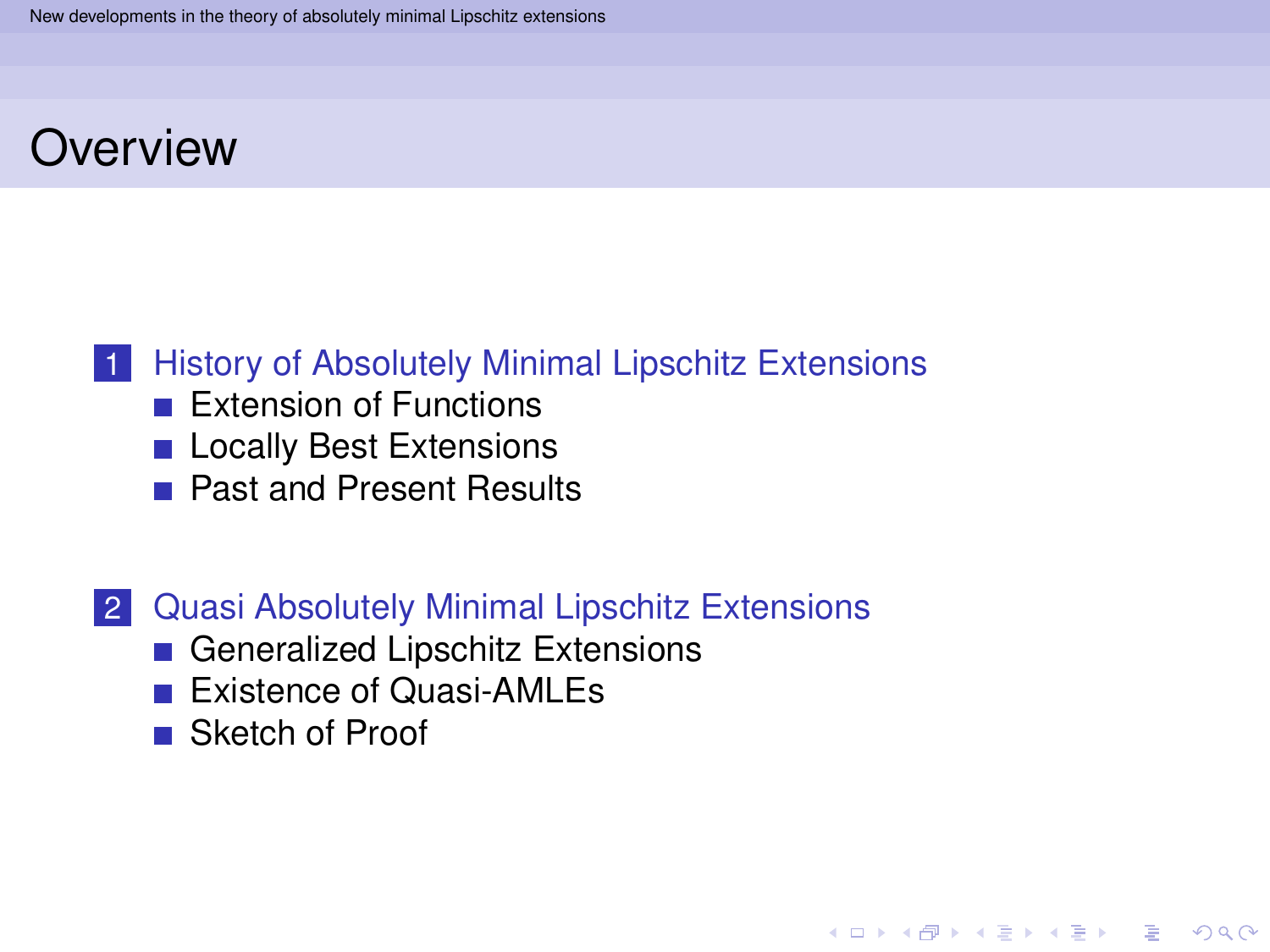[History of Absolutely Minimal Lipschitz Extensions](#page-3-0)

## **Overview**

## 1 [History of Absolutely Minimal Lipschitz Extensions](#page-3-0)

- **[Extension of Functions](#page-4-0)**
- **[Locally Best Extensions](#page-7-0)**
- **[Past and Present Results](#page-12-0)**

<span id="page-3-0"></span>2 [Quasi Absolutely Minimal Lipschitz Extensions](#page-16-0)

**KOD KARD KED KED BE YOUR**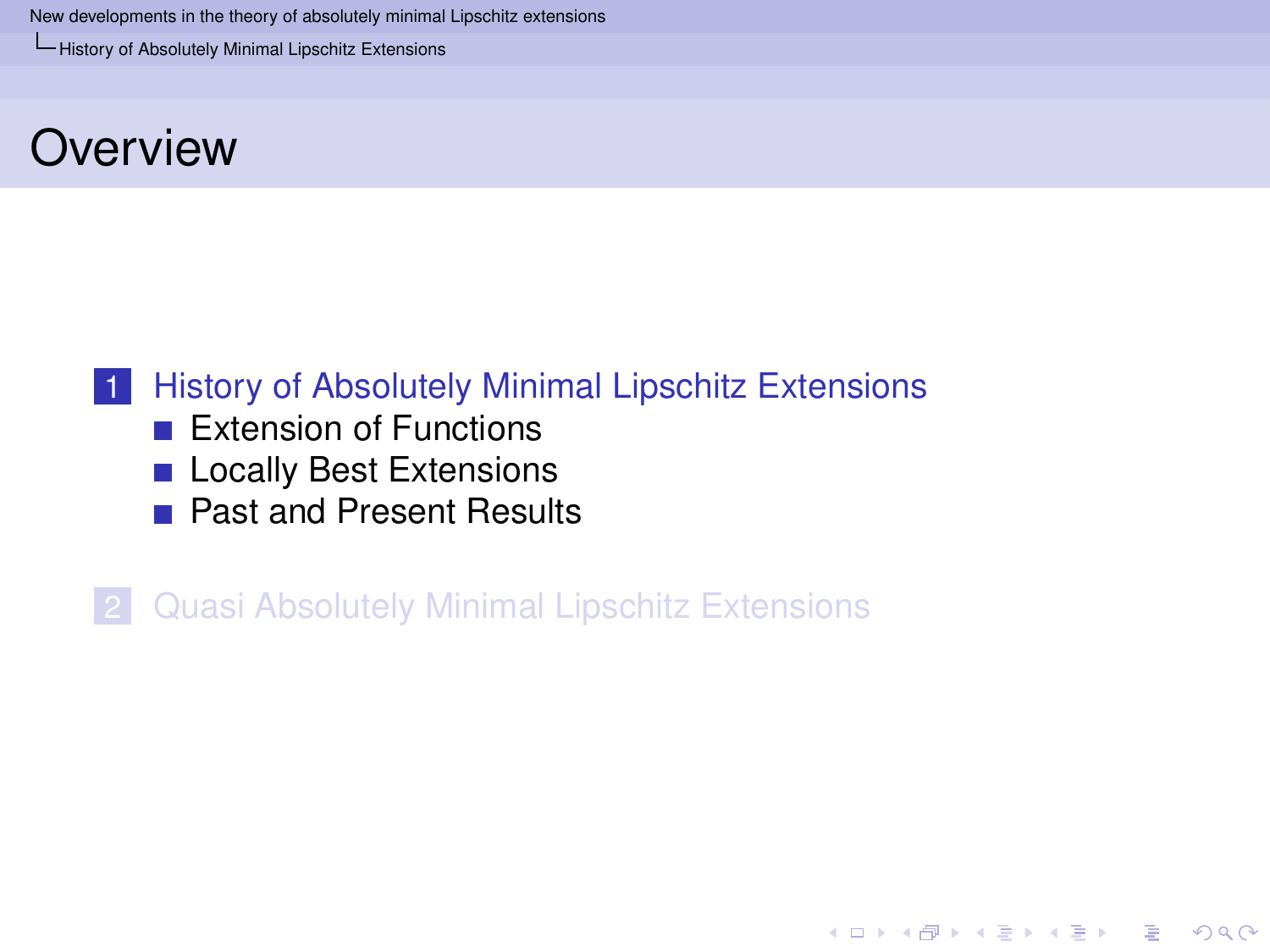[History of Absolutely Minimal Lipschitz Extensions](#page-4-0)

[Extension of Functions](#page-4-0)

# The Broad View

 $\blacksquare$  Let  $\mathbb{F}(X, Z)$  be some space of functions mapping the set X to the set *Z* that is endowed with a norm or seminorm  $\|\cdot\|$ .

**■** Let  $E \subset X$  and  $f : E \to Z$ .

Question 1: Can one extend *f* to a function  $F \in \mathbb{F}(X, Z)$ ? That is, can one find an  $F: X \rightarrow Z$  such that

$$
\blacksquare F(x) = f(x) \text{ for all } x \in E.
$$

 $F \in \mathbb{F}(X, Z)$  with  $||F|| < \infty$ .

Question 2: If we can extend *f*, how small can we make  $||F||$ ? Is it possible to find a minimal extension  $F \in \mathbb{F}(X, Z)$  such that

$$
||F|| = \inf \left\{ ||\widetilde{F}|| : \widetilde{F}|_E = f, \ \widetilde{F} \in \mathbb{F}(X, Z) \right\}.
$$

<span id="page-4-0"></span>Question 3: If a minimal extension exists, is it unique? If it is not unique, what is the "best" minimal extension?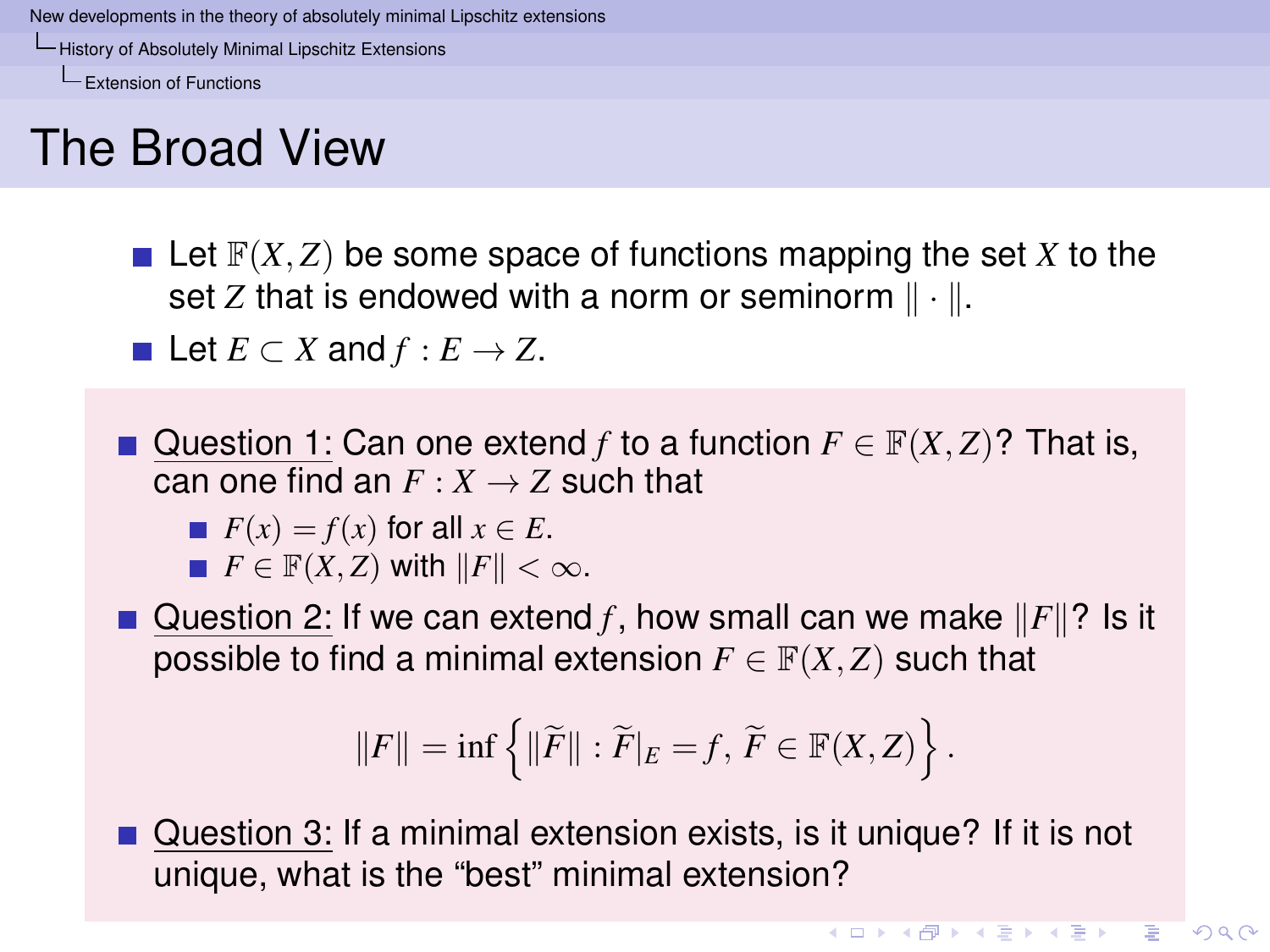[History of Absolutely Minimal Lipschitz Extensions](#page-5-0)

[Extension of Functions](#page-5-0)

# Lipschitz Functions

Notation throughout the talk:

- $(X, d_X)$  and  $(Z, d_Z)$  are metric spaces.
- $E \subset X$  is closed.
- $\blacksquare$   $f : E \to Z$  is a function we wish to extend.
- **■**  $g: D \to Z, D \subset X$ , is a generic function.

### Lipschitz Constant

<span id="page-5-0"></span>Let  $g: X \to Z$ . The *Lipschitz constant* of g over the set  $D \subset X$  is defined as:

$$
\mathrm{Lip}(g;D) \triangleq \sup_{\substack{x,y\in D\\x\neq y}} \frac{d_Z(g(x),g(y))}{d_X(x,y)}.
$$

**KOD KARD KED KED BE YOUR**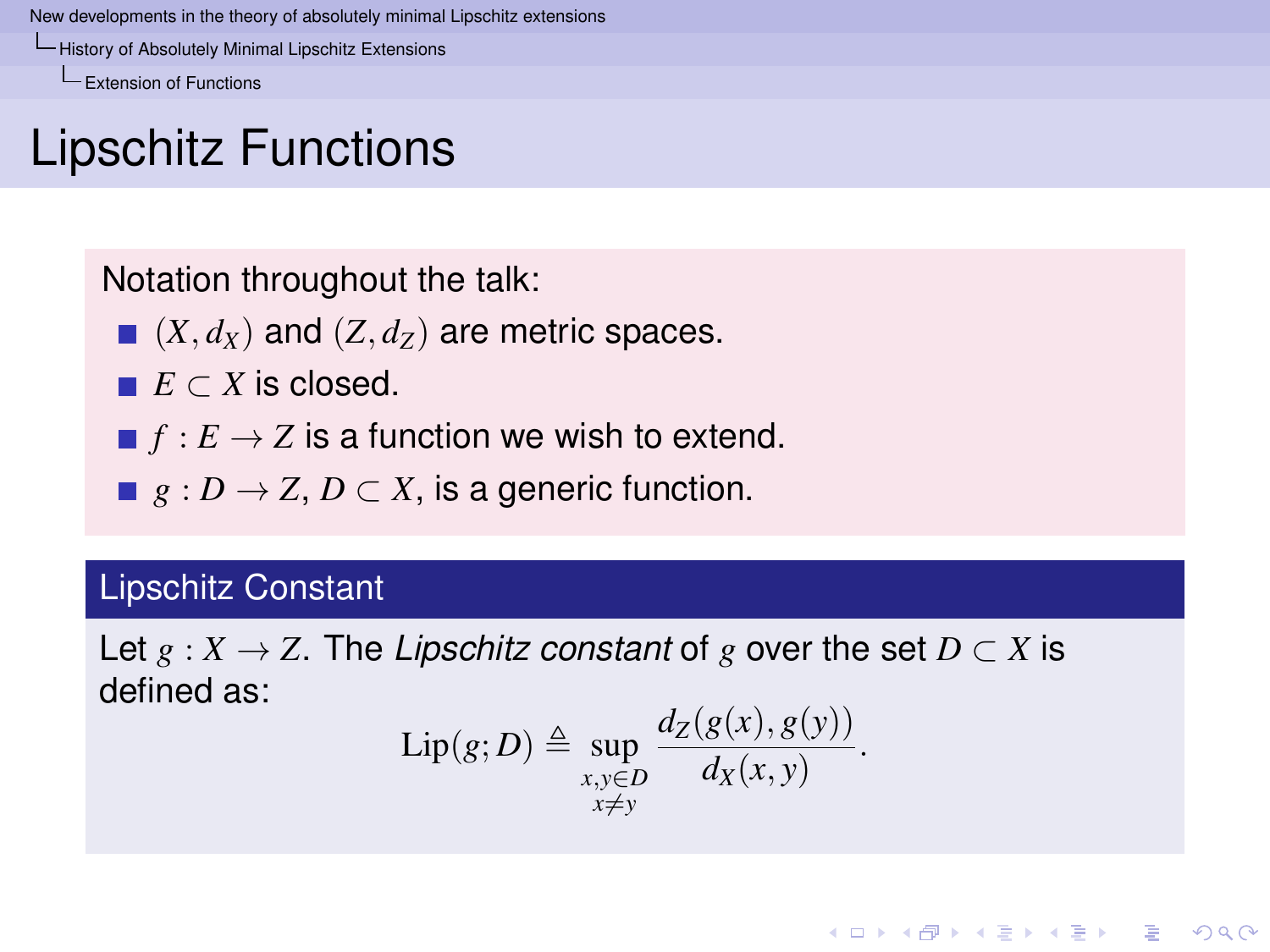[History of Absolutely Minimal Lipschitz Extensions](#page-6-0)

[Extension of Functions](#page-6-0)

# Isometric Lipschitz Extensions

### Isometric Extension Property

Two metric spaces (*X*, *dX*) and (*Z*, *dZ*) are said to have the *isometric extension property* if for any function  $f : E \to Z$  with  $Lip(f; E) < \infty$ , there exists an extension  $F: X \rightarrow Z$  such that

$$
F(x) = f(x) \text{ for all } x \in E.
$$

$$
\mathbf{Lip}(F;X) = \text{Lip}(f;E).
$$

Pairs of metric spaes with the isometric Lipschitz extension property:

- $(X, d_X) = \mathbb{R}^n$  and  $(Z, d_Z) = \mathbb{R}$  (McShane, 1934; Whitney, 1934). Can generalize so that  $(X, d_X)$  is arbitrary.
- $(X, d_X) = \mathcal{H}_1$  and  $(Z, d_Z) = \mathcal{H}_2$ , where  $\mathcal{H}_1$  and  $\mathcal{H}_2$  are Hilbert spaces (Kirszbraun, 1934).
- <span id="page-6-0"></span> $(X, d_X)$  is arbitrary and  $(Z, d_Z)$  is metrically convex and has the binary intersection property, e.g.,  $(Z, d_Z) = \ell_n^{\infty}$ .

**KOD KOD KED KED E VOOR**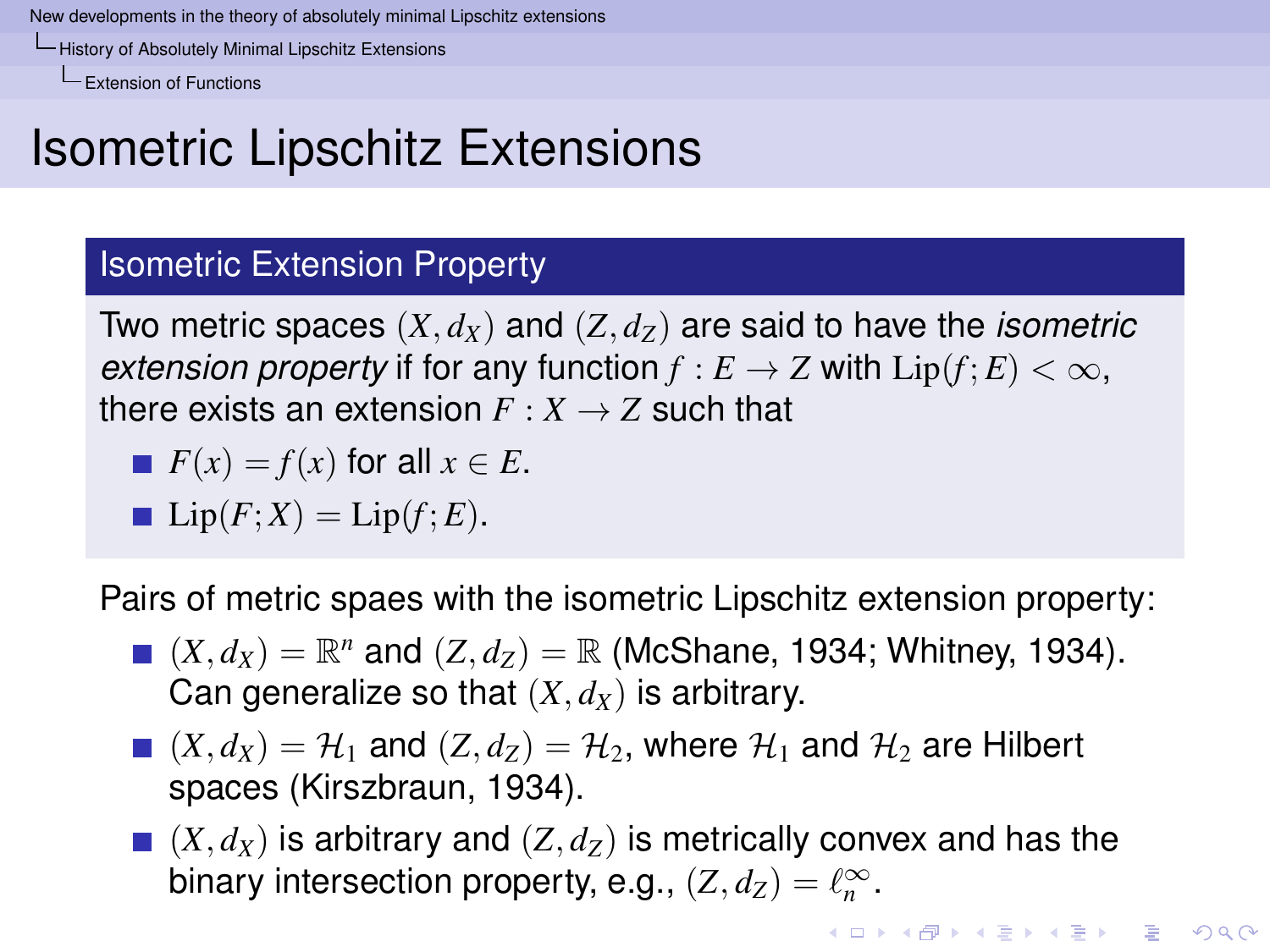[History of Absolutely Minimal Lipschitz Extensions](#page-7-0)

[Locally Best Extensions](#page-7-0)

# Non-Uniqueness of the Minimal Extension

- Assume  $(X, d_X)$  and  $(Z, d_Z)$  have the isometric extension property.
- **For an arbitrary function**  $f : E \to Z$  **with**  $Lip(f; E) < \infty$ **, the** minimal extension  $F: X \to Z$  is in general *not* unique.

#### Example

• Set 
$$
(X, d_X) = \mathbb{R}^n
$$
 and  $(Z, d_Z) = \mathbb{R}$ .

Let 
$$
f: E \to \mathbb{R}
$$
 with  $\text{Lip}(f; E) < \infty$ .

■ Two minimal extensions of *f* are given by:

$$
m(f)(x) \triangleq \sup_{y \in E} (f(y) - \text{Lip}(f; E) ||x - y||), \quad x \in \mathbb{R}^n
$$
  

$$
M(f)(x) \triangleq \inf_{y \in E} (f(y) + \text{Lip}(f; E) ||x - y||), \quad x \in \mathbb{R}^n
$$

<span id="page-7-0"></span>In general,  $m(f) \neq M(f)$ , and there is a range of minimal extensions  $F: \mathbb{R}^n \to \mathbb{R}$  satisfying  $m(f) \leq F \leq M(f)$ .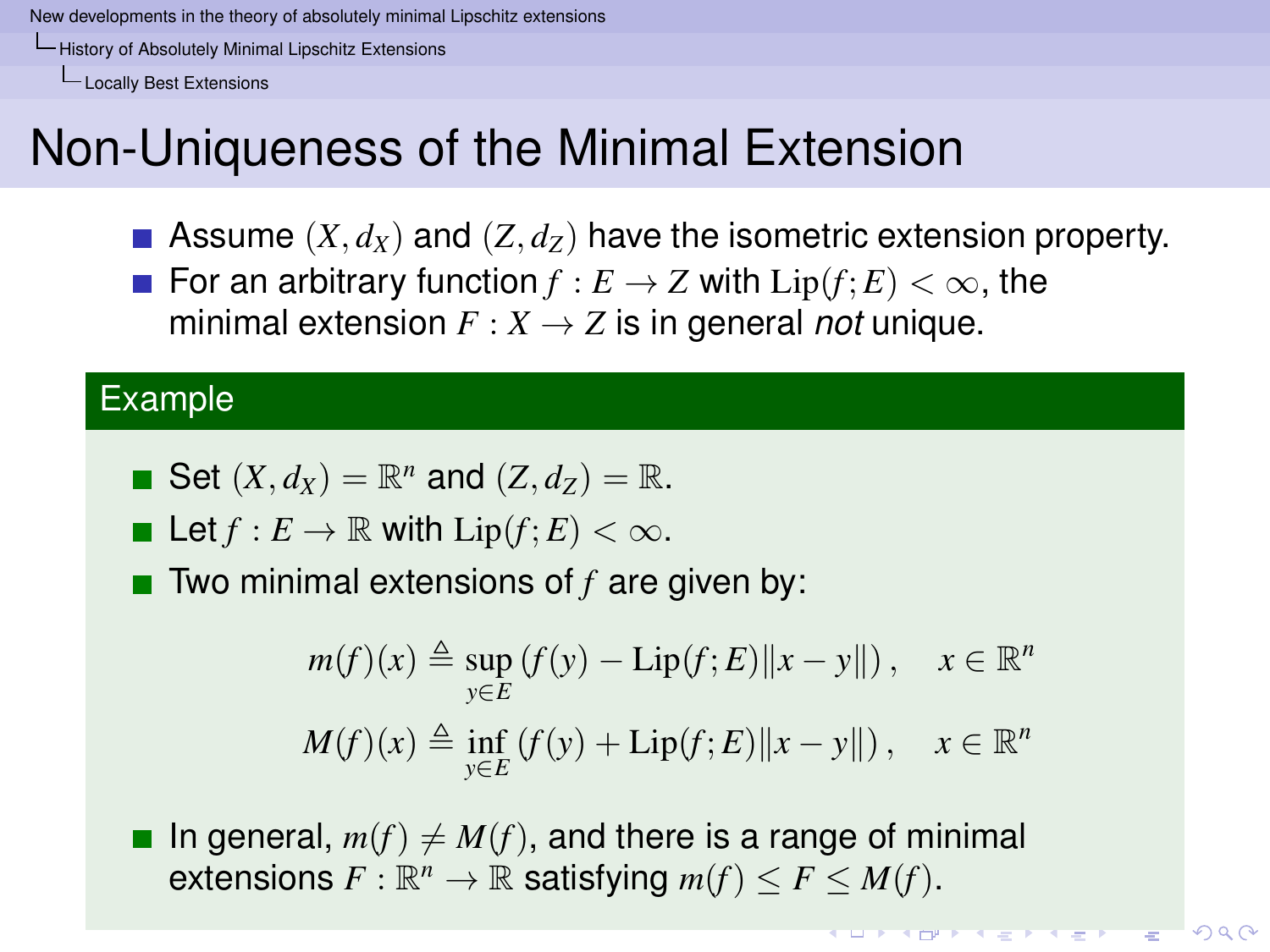[History of Absolutely Minimal Lipschitz Extensions](#page-8-0)

[Locally Best Extensions](#page-8-0)

## Non-Uniqueness of the Minimal Extension

## Example (continued)

\n- $$
n = 1
$$
, so that  $(X, d_X) = \mathbb{R}$ .
\n- $E = \{-1, 0, 1\}$ .
\n- $f(-1) = 0, f(0) = 0, f(1) = 1$ .
\n

<span id="page-8-0"></span>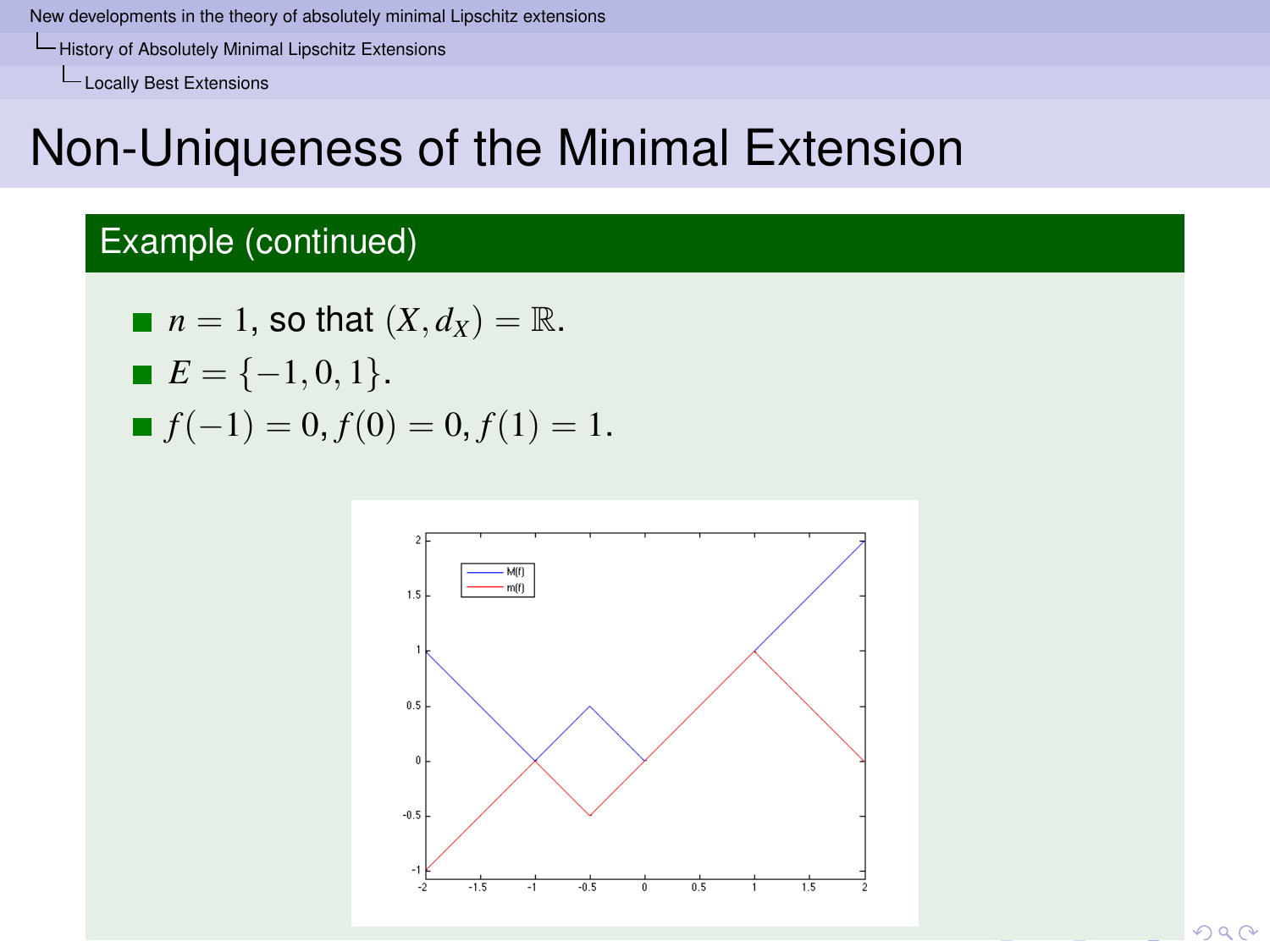[History of Absolutely Minimal Lipschitz Extensions](#page-9-0)

[Locally Best Extensions](#page-9-0)

# Absolutely Minimal Lipschitz Extensions

### Absolutely Minimal Lipschitz Extension

Let  $f : E \to Z$  have minimal Lipschitz extension  $F : X \to Z$  such that  $Lip(F;X) = Lip(f;E)$ . The function *F* is an *absolutely minimal Lipschitz extension (AMLE)* if for every open subset  $V \subset X \setminus E$  and every Lipschitz mapping  $\widetilde{F}: X \to Z$  that coincides with *F* on  $X \setminus V$ ,

 $\text{Lip}(F;V) \leq \text{Lip}(\widetilde{F};V).$ 

**KORKARA KERKER DAGA** 

<span id="page-9-0"></span>An AMLE is the "locally best" Lipschitz extension.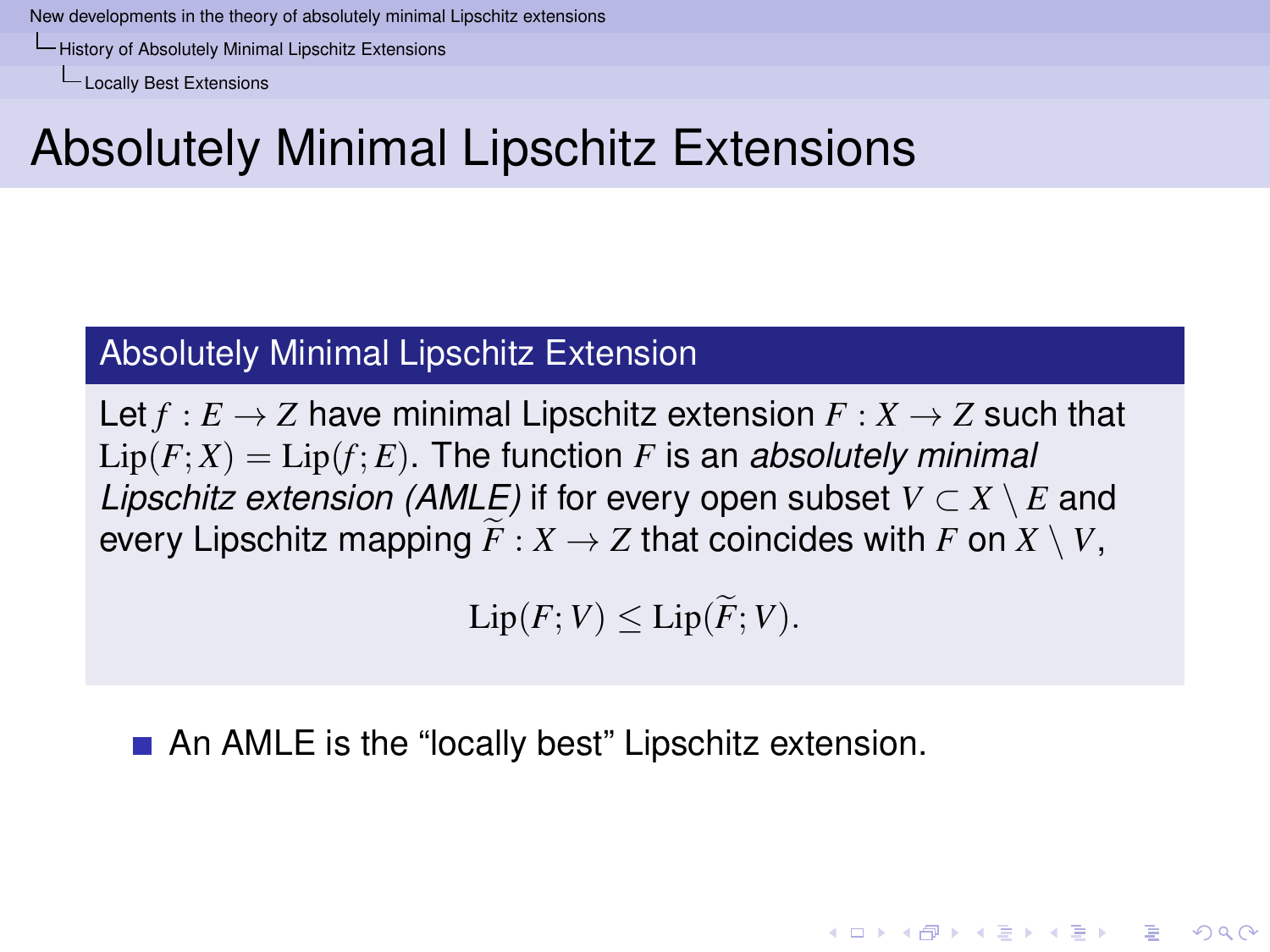[History of Absolutely Minimal Lipschitz Extensions](#page-10-0)

[Locally Best Extensions](#page-10-0)

# Absolutely Minimal Lipschitz Extensions

When  $(X, d_X)$  is path connected, the following definition of an AMLE is equivalent to the previous one.

### Absolutely Minimal Lipschitz Extension (Aronsson, 1967)

<span id="page-10-0"></span>Let  $f : E \to Z$  have minimal Lipschitz extension  $F : X \to Z$  such that  $Lip(F;X) = Lip(f;E)$ . The function *F* is an *absolutely minimal Lipschitz extension (AMLE)* if for every open subset  $V \subset X \setminus E$ ,

$$
\text{Lip}(F;V) = \text{Lip}(F;\partial V).
$$

**KORKAR KERKER E VOOR**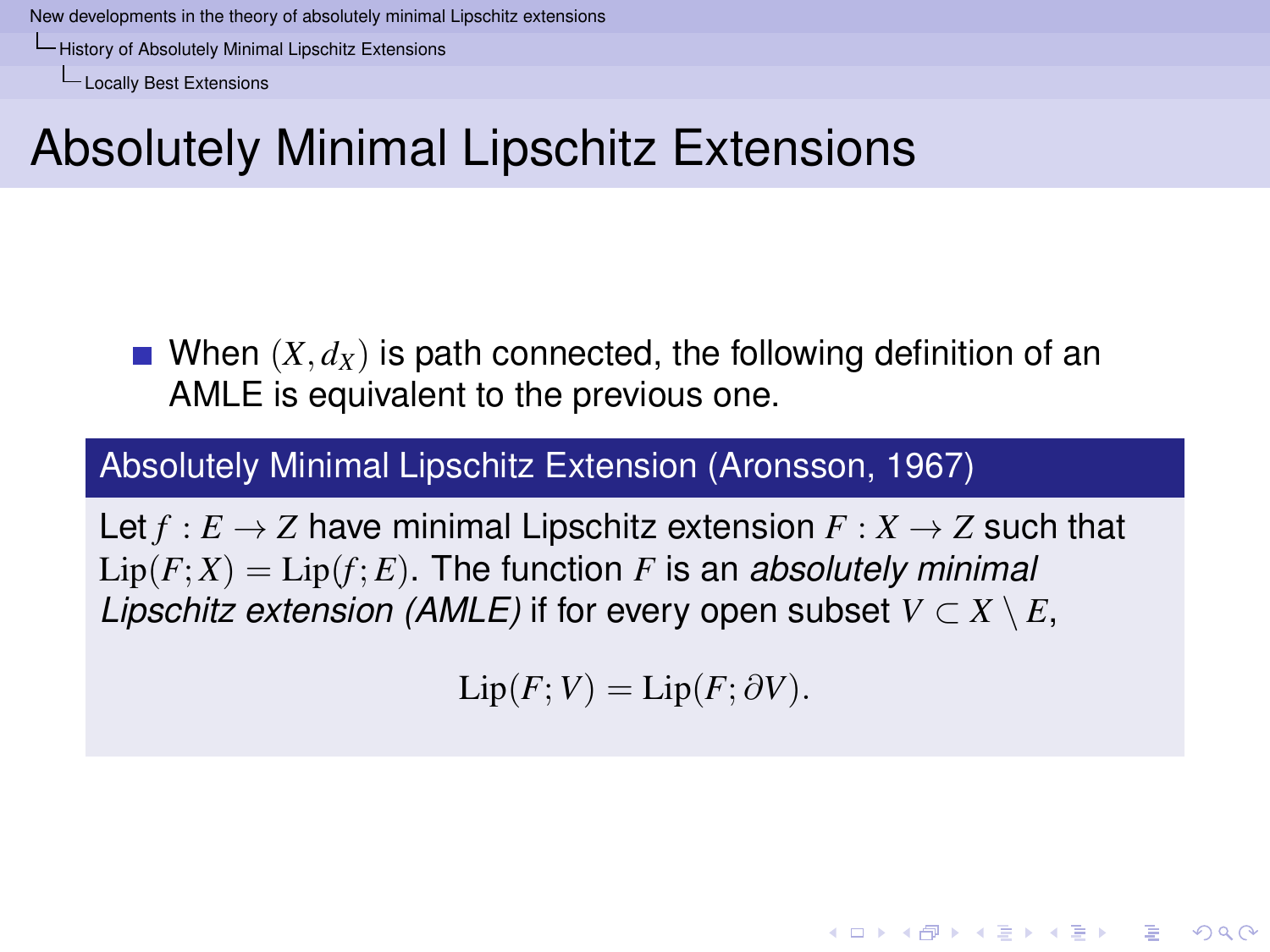[History of Absolutely Minimal Lipschitz Extensions](#page-11-0)

L<br>[Locally Best Extensions](#page-11-0)

## Back to the Example

## Example

■ 
$$
(X, d_X) = (Z, d_Z) = \mathbb{R}
$$
.  
\n■  $E = \{-1, 0, 1\}$ .  
\n■  $f(-1) = 0, f(0) = 0, f(1) = 1$ .

<span id="page-11-0"></span>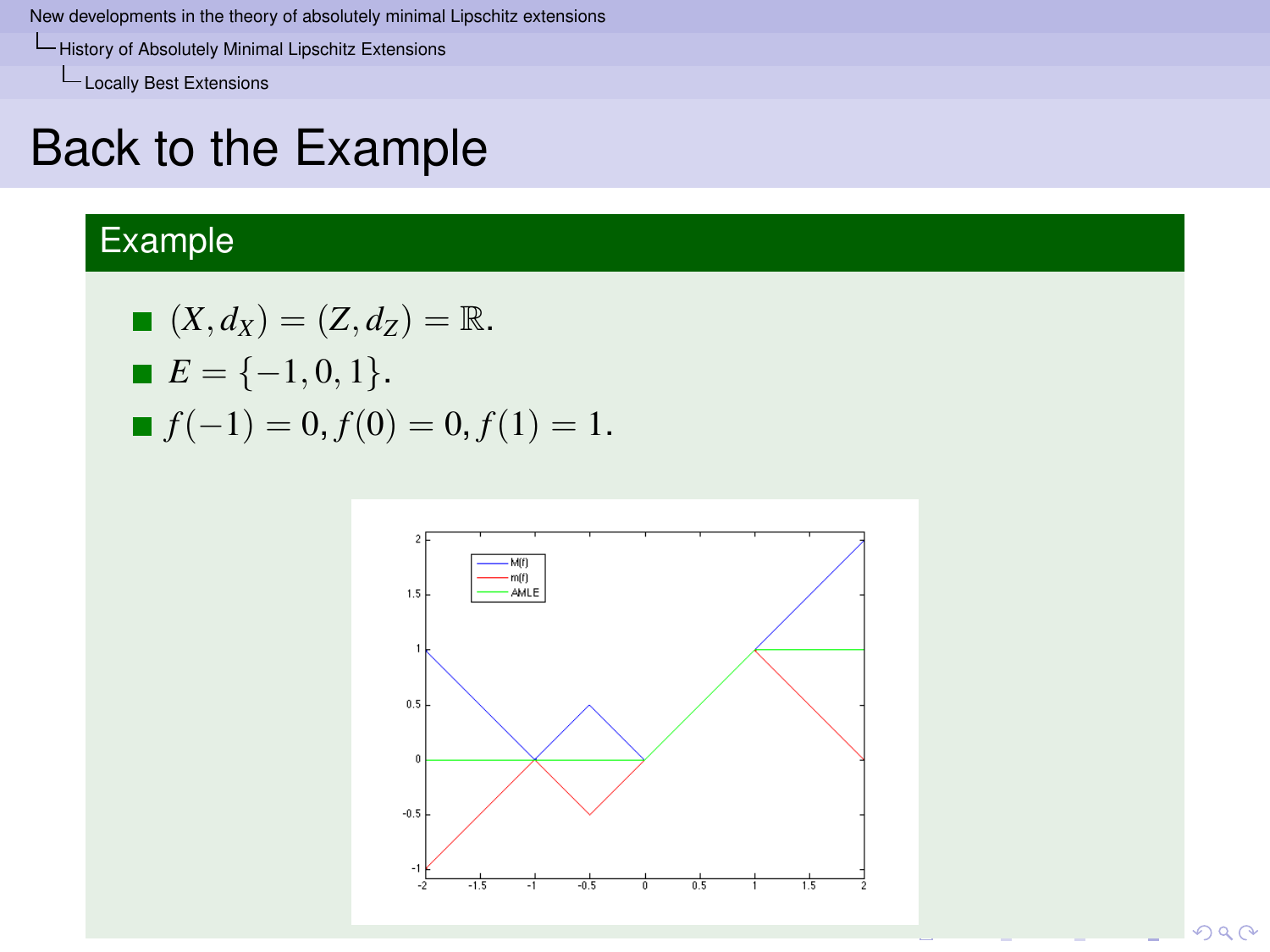[History of Absolutely Minimal Lipschitz Extensions](#page-12-0)

[Past and Present Results](#page-12-0)

## Existence and Uniqueness

\n- Let 
$$
(X, d_X) = \mathbb{R}^n
$$
.
\n- Let  $(Z, d_Z) = \mathbb{R}$ .
\n

#### Existence and Uniqueness

Let  $f: E \to \mathbb{R}$  with  $Lip(f; E) < \infty$ . Then,

- Existence: An AMLE extending *f* exists (Aronsson, 1967).
- <span id="page-12-0"></span>■ Uniqueness: The AMLE extending *f* is unique (Jensen, 1993).

**KOD KARD KED KED BE YOUR**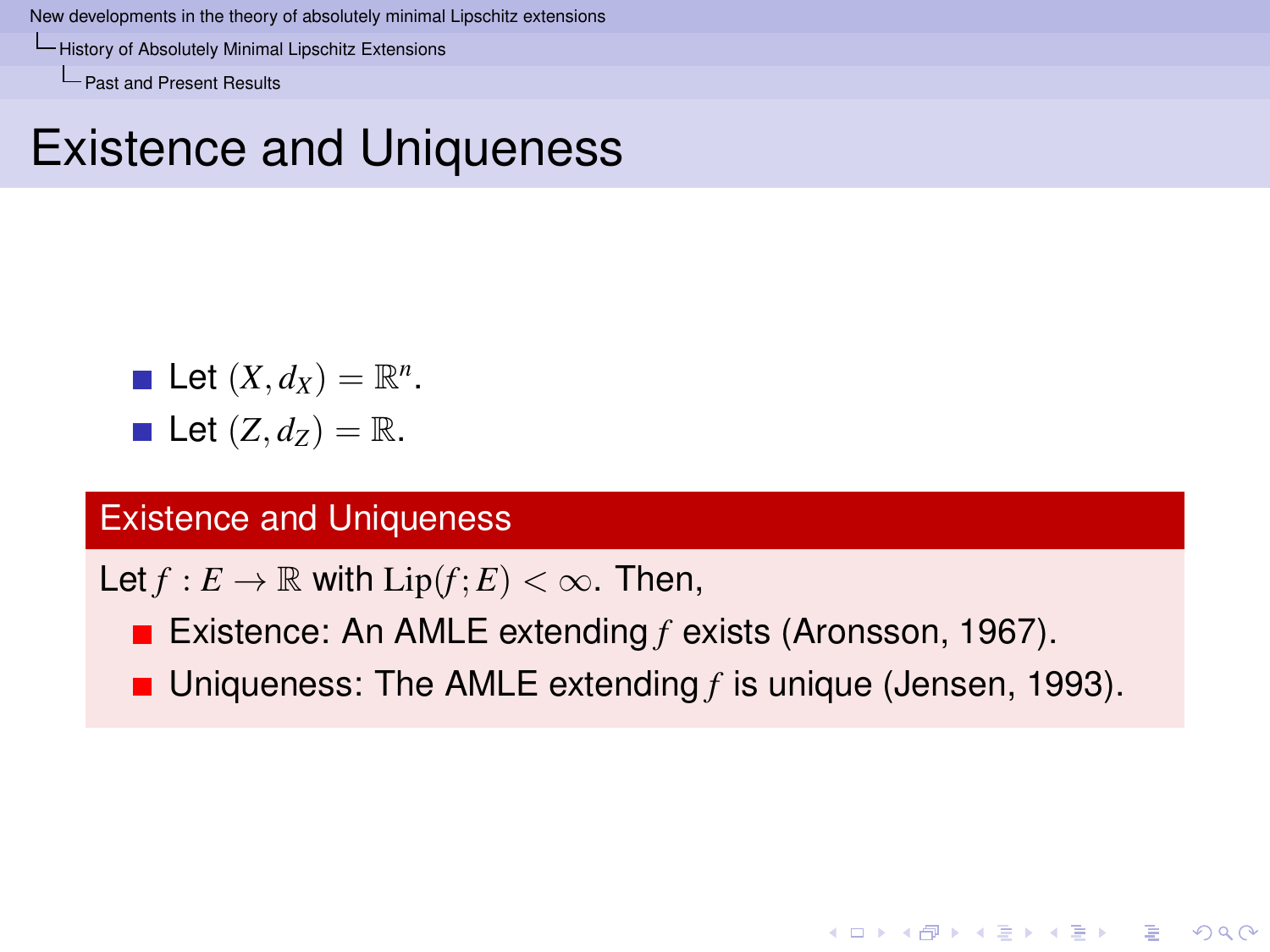[History of Absolutely Minimal Lipschitz Extensions](#page-13-0)

**L** [Past and Present Results](#page-13-0)

# Relationship to PDEs

#### The Infinity Laplacian

$$
\Delta_{\infty} g \triangleq \sum_{i,j=1}^{n} \frac{\partial^2 g}{\partial x_i \partial x_j} \frac{\partial g}{\partial x_i} \frac{\partial g}{\partial x_j}.
$$

### **Equivalence**

Given  $f: E \to \mathbb{R}$  with  $\text{Lip}(f; E) < \infty$ , let  $F: \mathbb{R}^n \to \mathbb{R}$  be a minimal Lipschitz extension of *f* .

- If  $F \in C^2$ , then  $F$  is the AMLE for  $f \iff \Delta_\infty F = 0$  on  $\mathbb{R}^n \setminus E$ (Aronsson, 1967).
- <span id="page-13-0"></span>If  $F \notin C^2$ , then *F* is an AMLE for  $f \iff \Delta_\infty F = 0$  on  $\mathbb{R}^n \setminus E$ , interpreted as a viscosity solution (Jensen, 1993).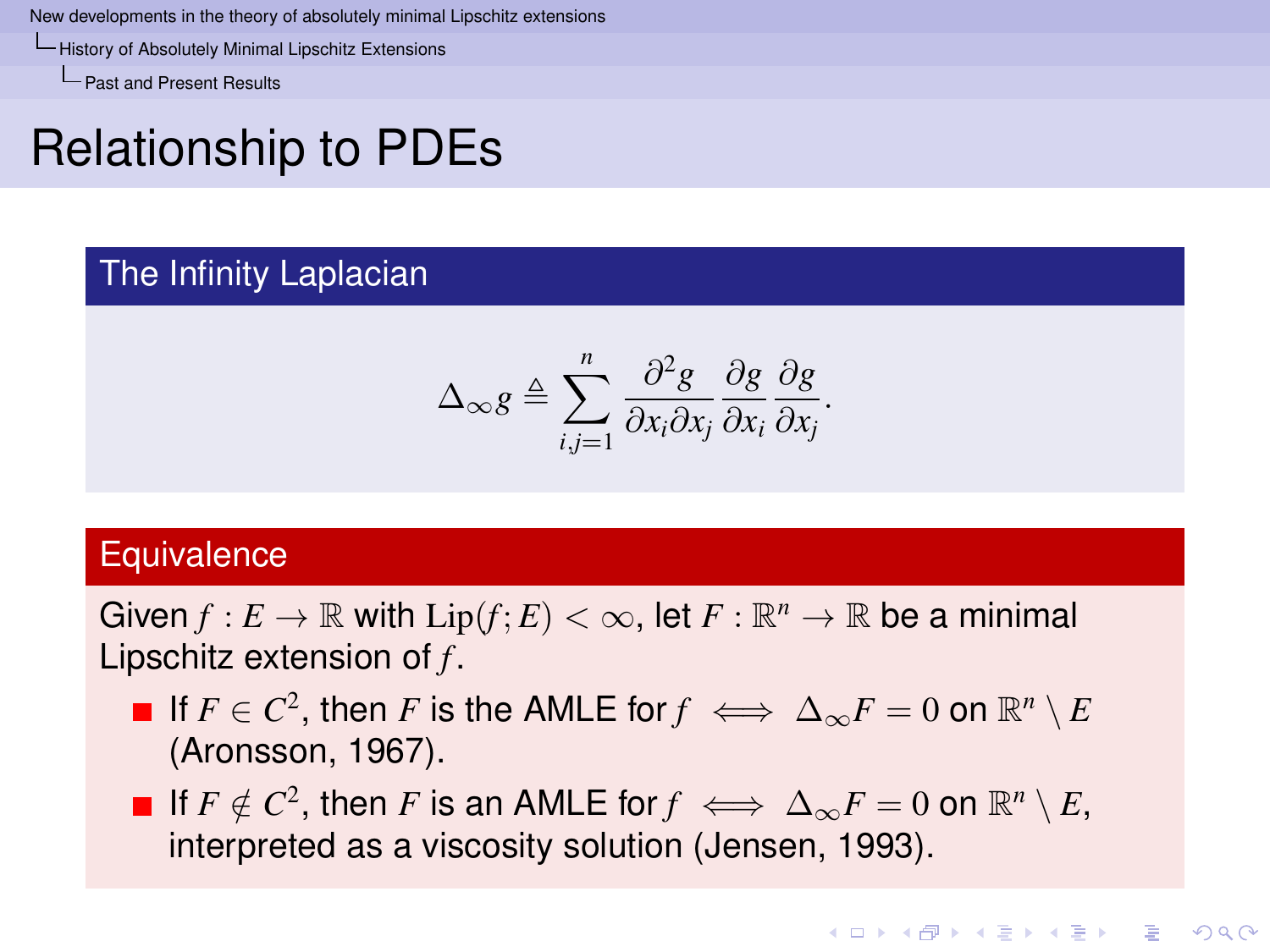[History of Absolutely Minimal Lipschitz Extensions](#page-14-0)

[Past and Present Results](#page-14-0)

## Generalizations on the Domain

Let  $(X, d_X)$  be a length space.

 $\blacksquare$  Set  $(Z, d_Z) = \mathbb{R}$ .

#### Existence and Uniqueness

Existence of an AMLE:

- **Mil**'man, 1999.
- Juutinen, 2002  $[(X, d_X)]$  is separable].
- Le Gruyer, 2007  $[(X, d_X)]$  is compact.

Uniqueness of the AMLE:

<span id="page-14-0"></span>**Peres, Schramm, Sheffield, an Wilson (Tug of War).**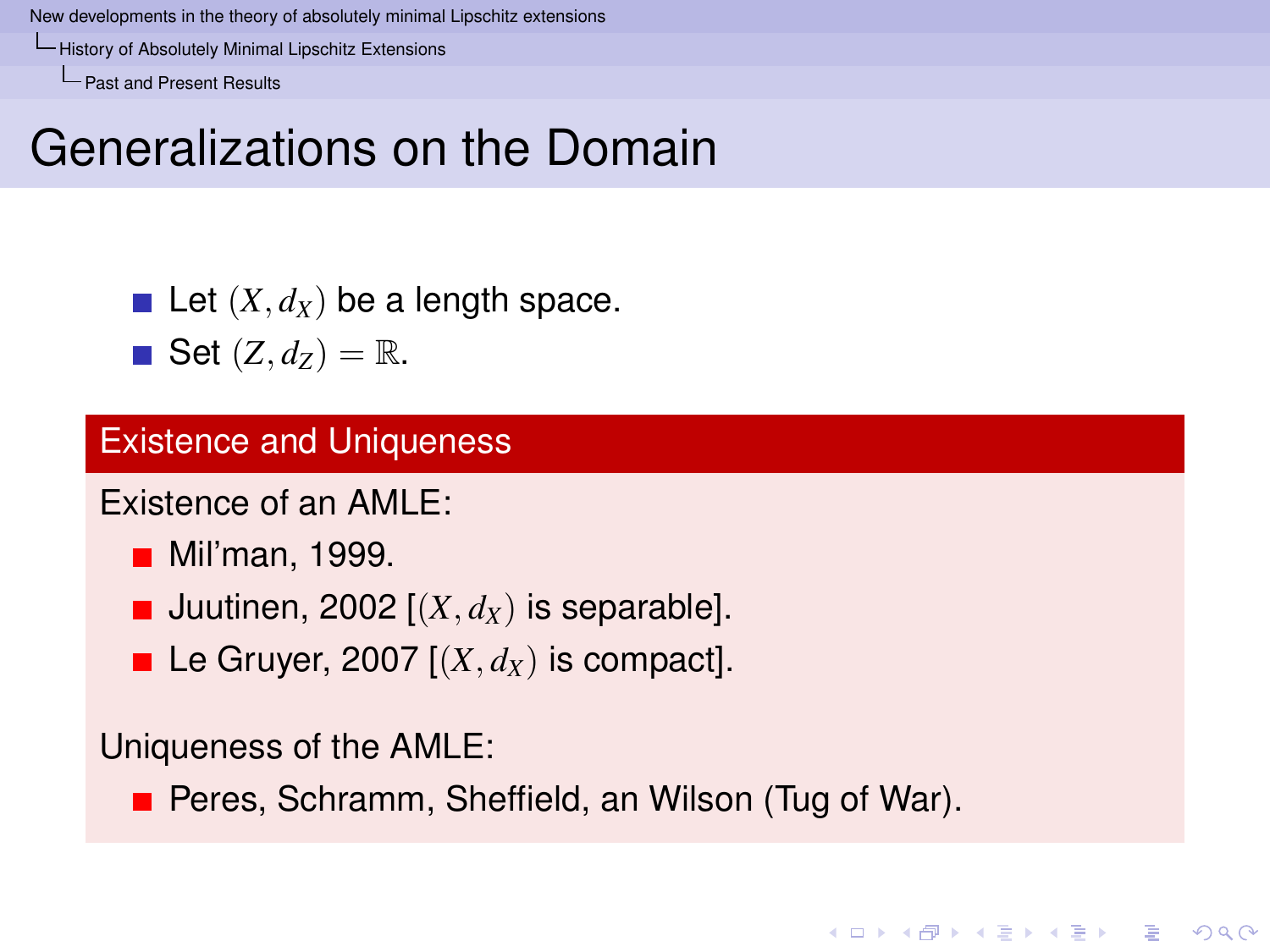[History of Absolutely Minimal Lipschitz Extensions](#page-15-0)

[Past and Present Results](#page-15-0)

# Results for Non-Scalar Valued Functions

### Naor and Sheffield, 2012

AMLEs exist and are unique when:

- $(X, d_X)$  is a locally compact length space.
- $( Z, d_Z )$  is a metric tree.

### Sheffield and Smart, 2012

Tight AMLEs exist and are unique when:

- $\blacksquare$   $(X, d_X)$  is a finite graph.
- $(Z, d_Z) = \mathbb{R}^m$ .

<span id="page-15-0"></span>Also addresses the case when  $(X, d_X) = \mathbb{R}^n$  (but does not solve it).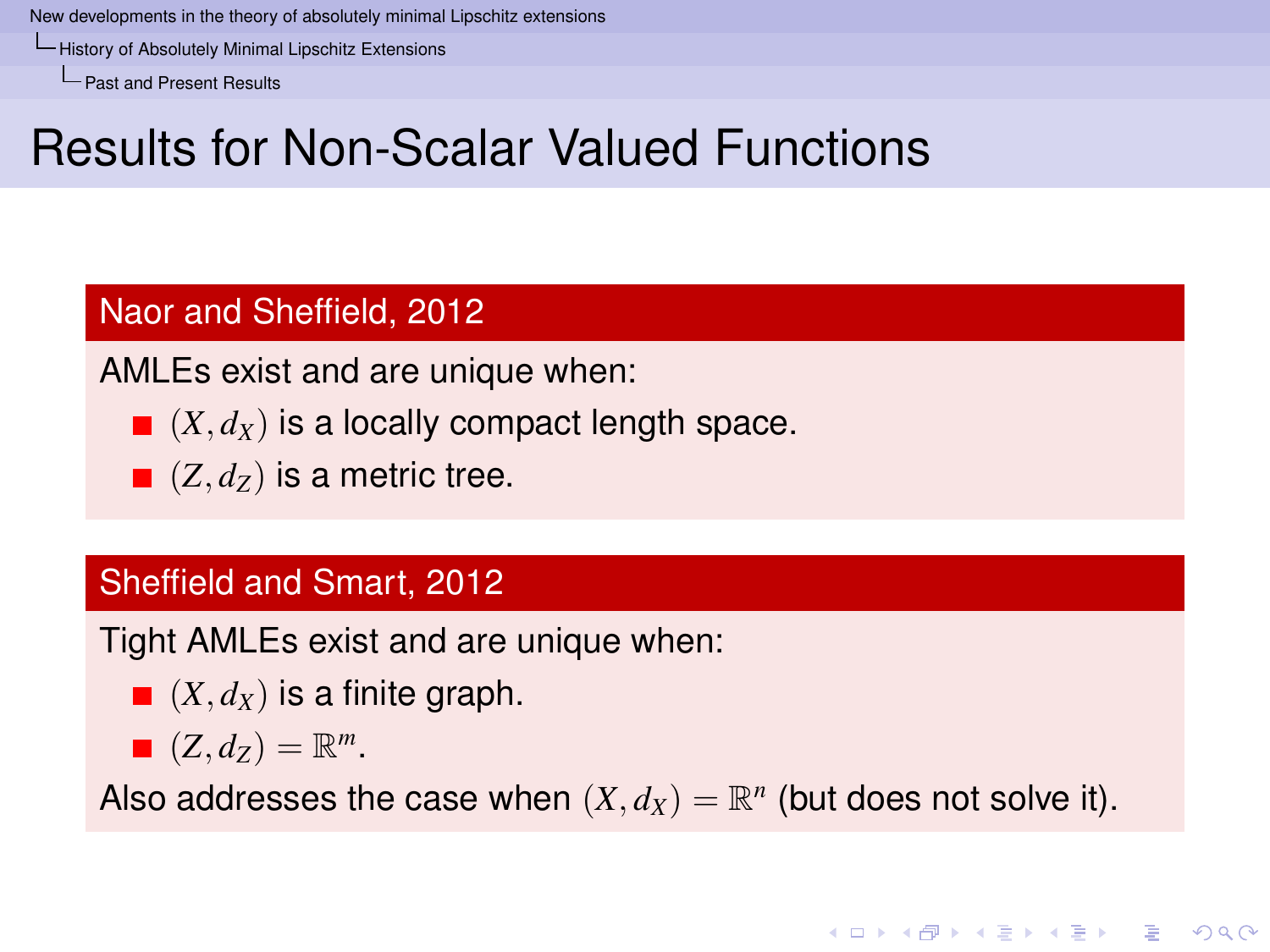[Quasi Absolutely Minimal Lipschitz Extensions](#page-16-0)

## **Overview**

### 1 [History of Absolutely Minimal Lipschitz Extensions](#page-3-0)

**KOD KARD KED KED BE YOUR** 

### 2 [Quasi Absolutely Minimal Lipschitz Extensions](#page-16-0)

- [Generalized Lipschitz Extensions](#page-17-0)
- **[Existence of Quasi-AMLEs](#page-25-0)**
- <span id="page-16-0"></span>■ [Sketch of Proof](#page-28-0)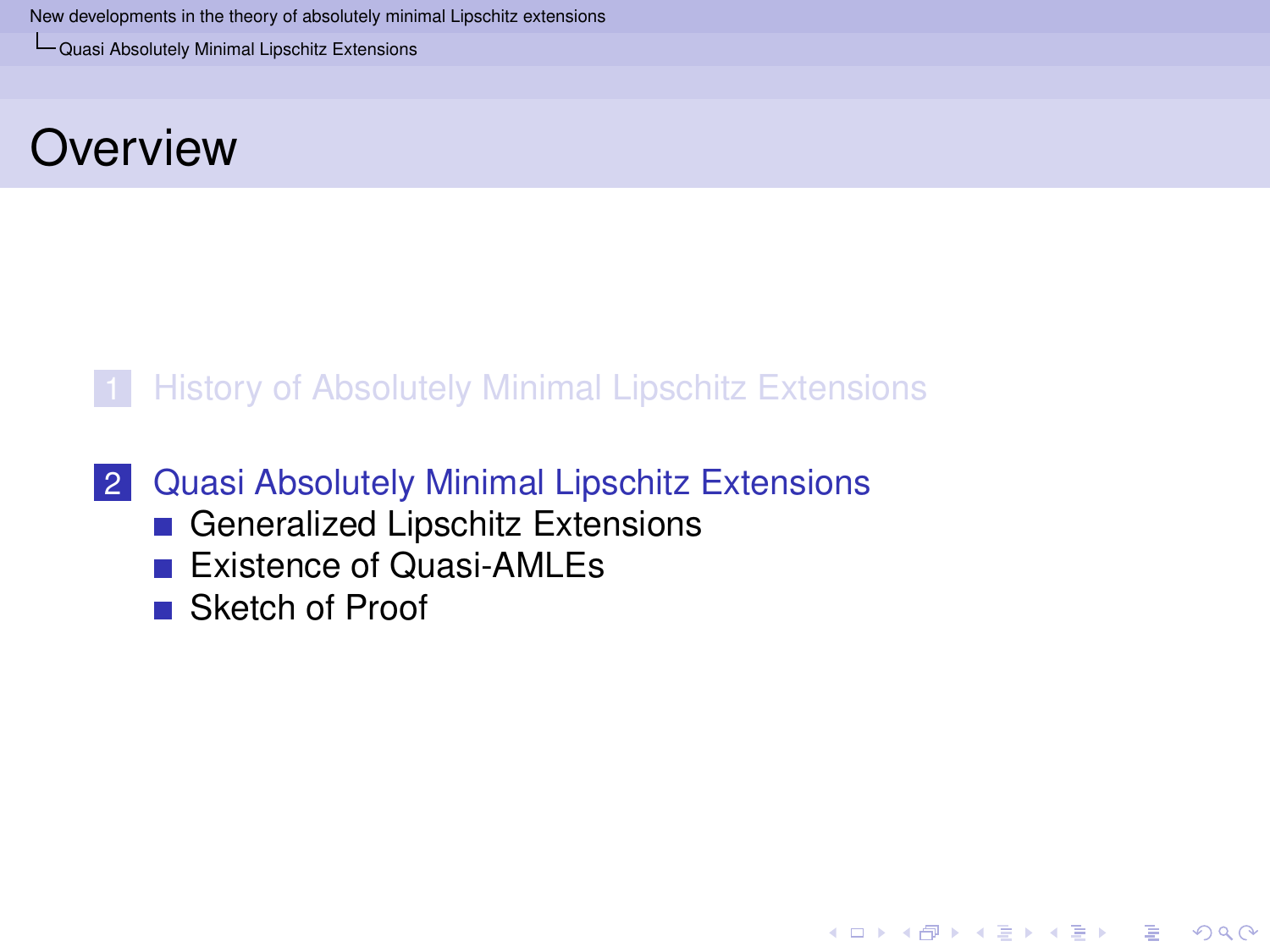[Quasi Absolutely Minimal Lipschitz Extensions](#page-17-0)

[Generalized Lipschitz Extensions](#page-17-0)

# Properties of the Metric Spaces

For the domain  $(X, d_X)$ , we require:

- Compact.
- Every two points are joined by a unique geodesic of finite length. Note that this implies that for every two points  $x, y \in X$ , there exists a unique midpoint  $m(x, y) \in X$  such that

$$
d_X(x, m(x, y)) = d_X(m(x, y), y) = \frac{1}{2}d_X(x, y).
$$

**KORK ERKER ADAM ADA** 

For the range  $(R, d_R)$ :

<span id="page-17-0"></span>■ Complete.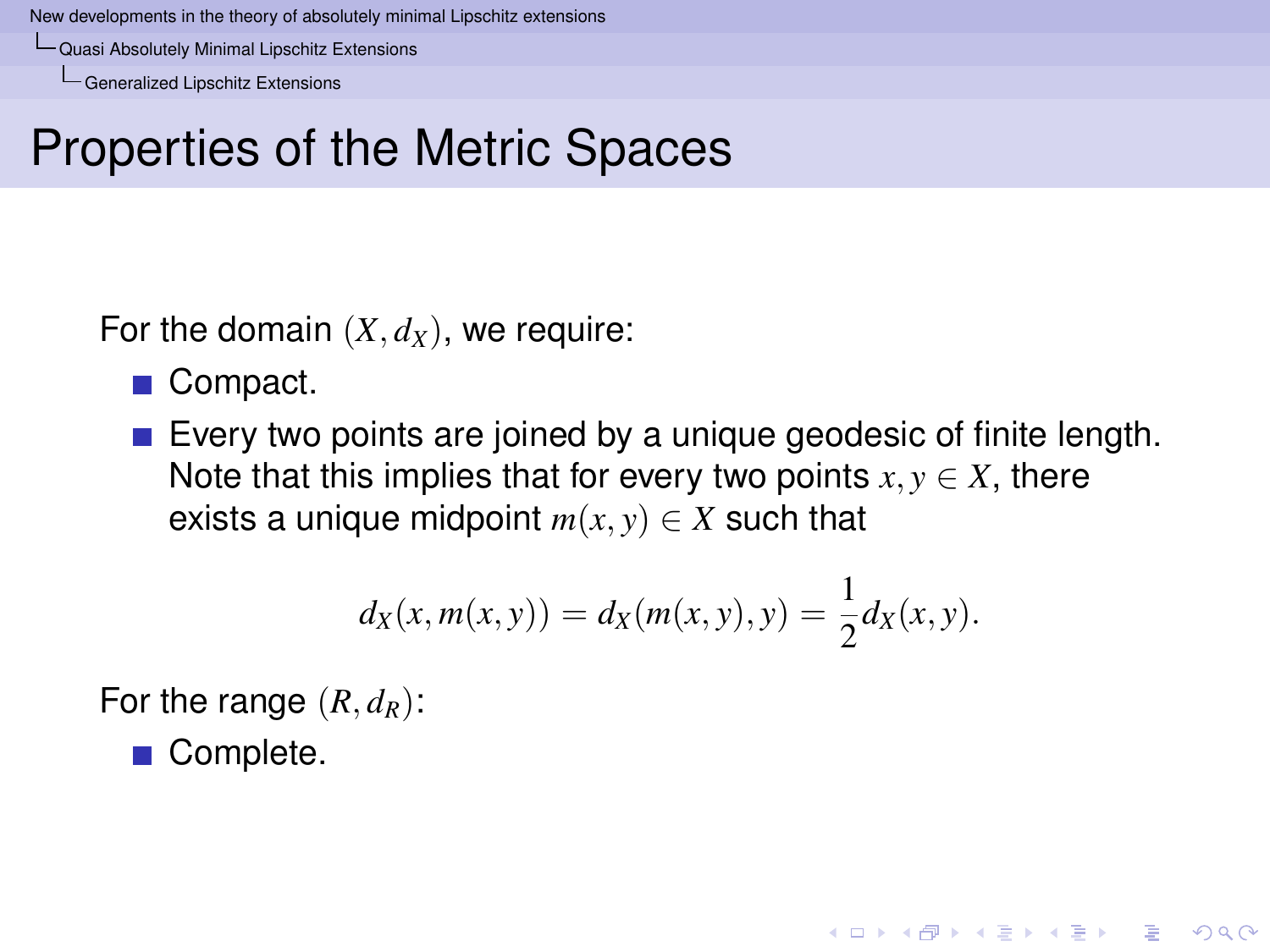[Quasi Absolutely Minimal Lipschitz Extensions](#page-18-0)

[Generalized Lipschitz Extensions](#page-18-0)

## Generalized Lipschitz Functionals

• Set 
$$
\mathcal{F}(X, Z) \triangleq \{ g : D \to Z : D \subset X \}.
$$

### Generalized Lipschitz Functionals

A *generalized Lipschitz functional* is a functional Φ of the form:

$$
\Phi : \mathcal{F}(X,Z) \to \mathcal{F}(X \times X, \mathbb{R}^+ \cup \{\infty\})
$$
  

$$
g \mapsto \Phi(g; \cdot, \cdot) : \text{dom}(g) \times \text{dom}(g) \to \mathbb{R}^+ \cup \{\infty\}.
$$

We also set, for any  $D \subset \text{dom}(g)$ ,

$$
\Phi(g;D) \triangleq \sup_{\substack{x,y \in D \\ x \neq y}} \Phi(g;x,y).
$$

**KORK ERKER ADAM ADA** 

<span id="page-18-0"></span>**Define**  $\mathcal{F}_{\Phi}(X, Z) = \{ g \in \mathcal{F}(X, Z) : \Phi(g; \text{dom}(g)) < \infty \}.$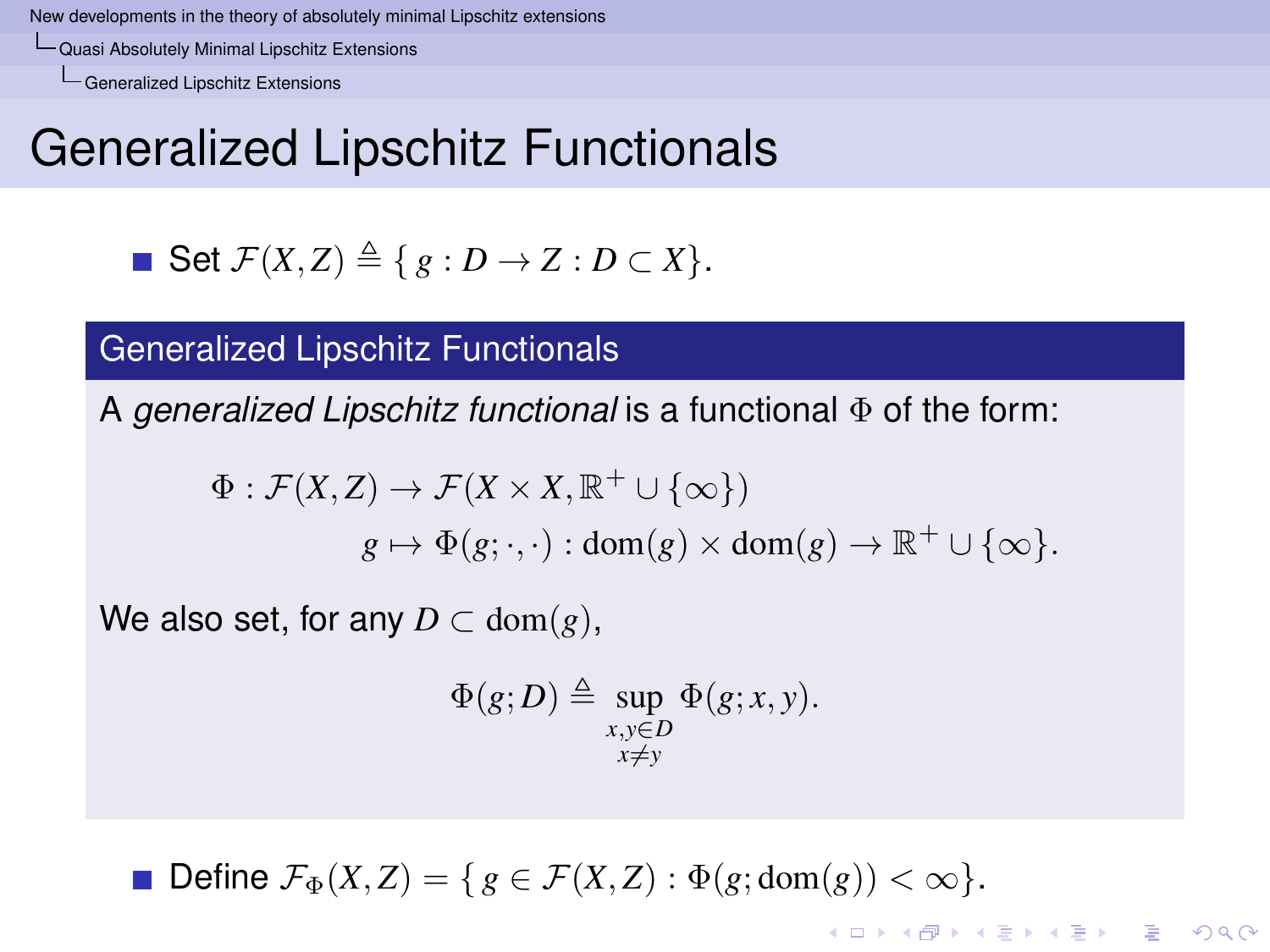[Quasi Absolutely Minimal Lipschitz Extensions](#page-19-0)

[Generalized Lipschitz Extensions](#page-19-0)

# Generalized Lipschitz Functionals

## <span id="page-19-0"></span>Example

$$
\Phi(g; x, y) = \frac{d_Z(g(x), g(y))}{d_X(x, y)},
$$
  
\n
$$
\Phi(g; D) = \sup_{\substack{x, y \in D \\ x \neq y}} \Phi(g; x, y) = \text{Lip}(g; D).
$$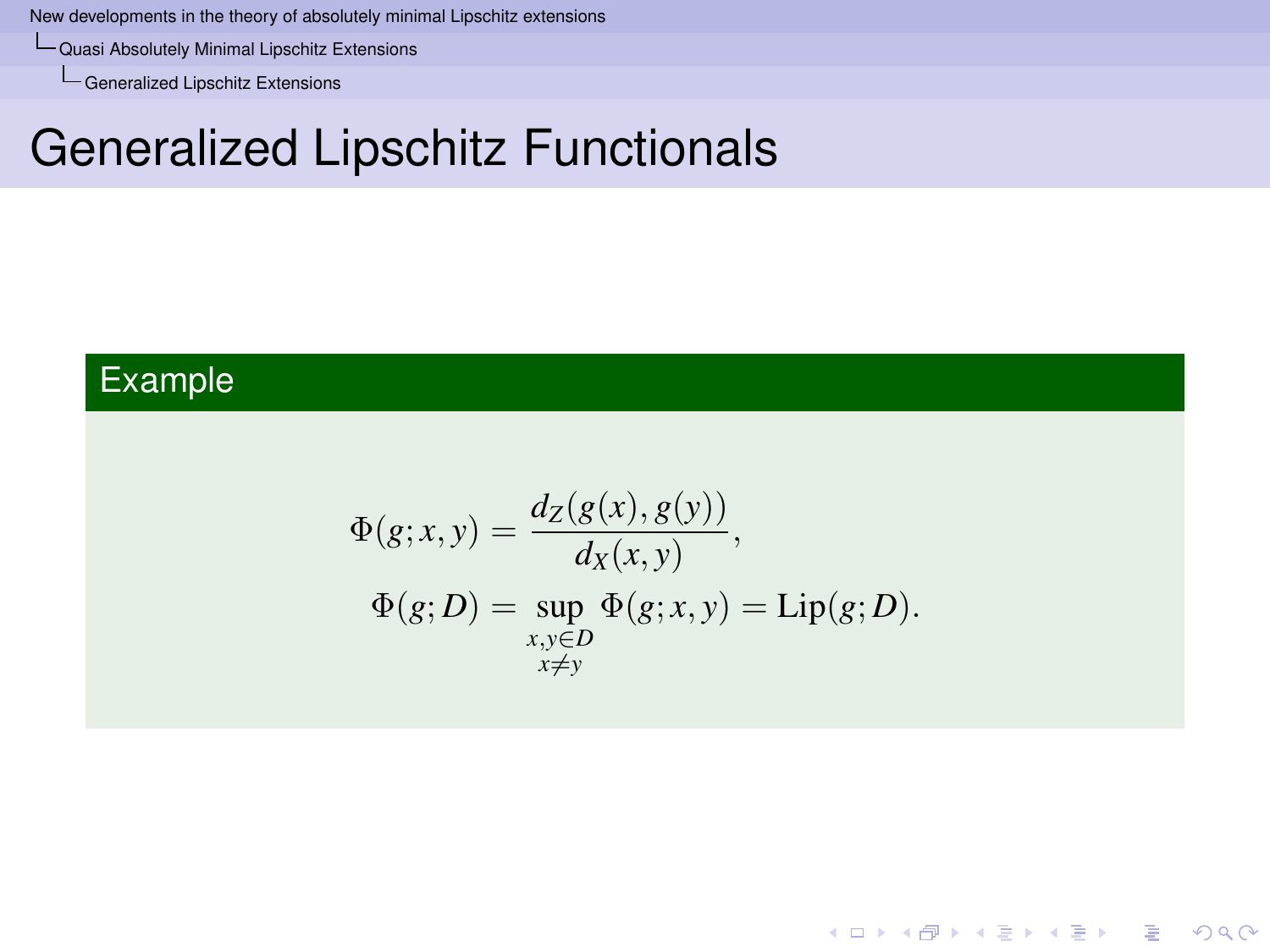[Quasi Absolutely Minimal Lipschitz Extensions](#page-20-0)

[Generalized Lipschitz Extensions](#page-20-0)

# Generalized Lipschitz Functionals

#### Minimal and Absolutely Minimal Lipschitz Extensions

Consider  $f : E \to Z$  such that  $f \in \mathcal{F}_{\Phi}(X, Z)$ . A function  $F : X \to Z$  is a *minimal extension* of *f* if:

$$
\blacksquare F(x) = f(x) \text{ for all } x \in E.
$$

$$
\blacksquare \Phi(F;X) = \Phi(f;E).
$$

<span id="page-20-0"></span>The function *F* is an *AMLE* for *f* if it additionally satisfies

 $\Phi(F; V) = \Phi(F; \partial V)$ , for all open  $V \subset X \setminus E$ .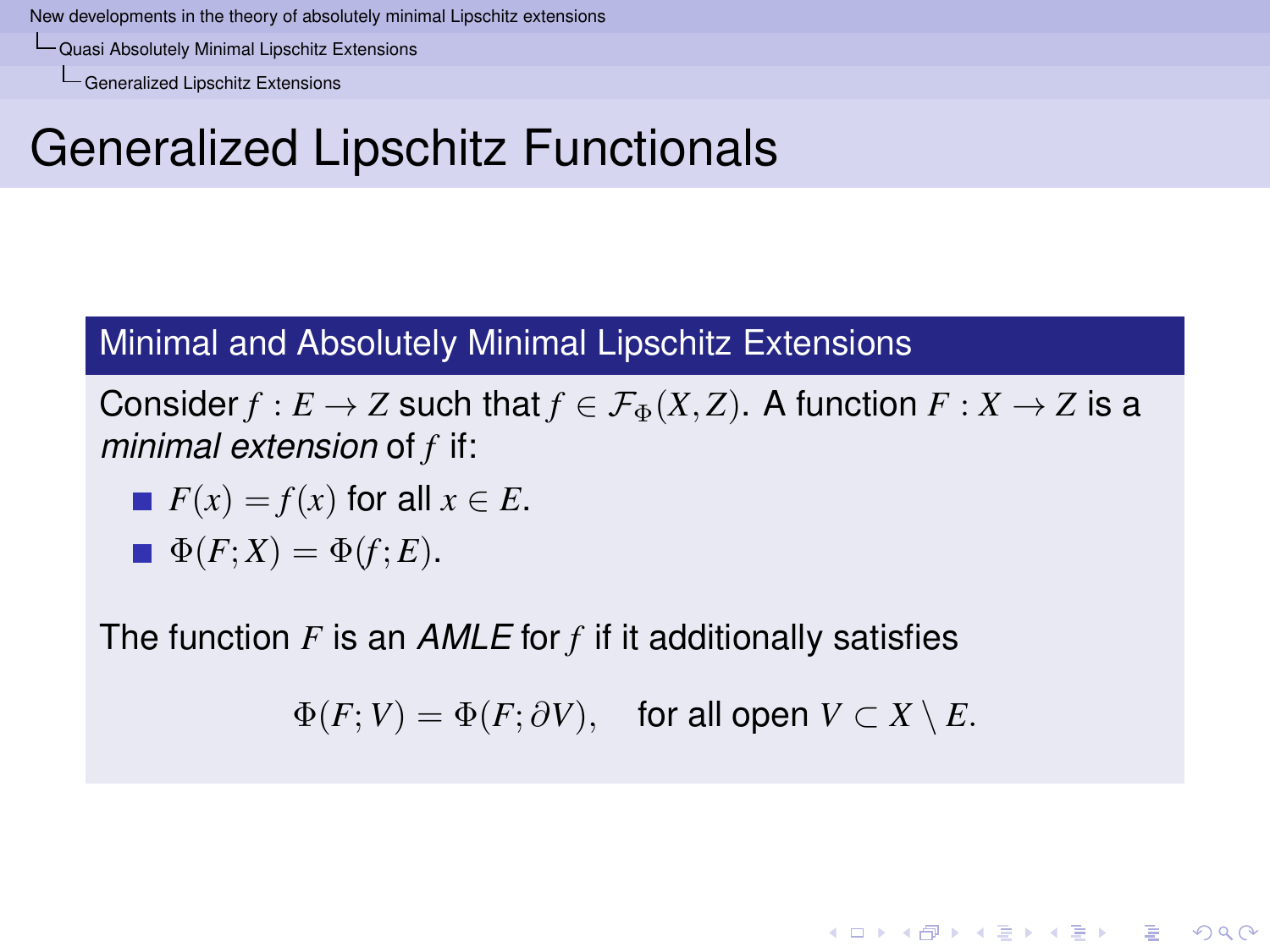[Quasi Absolutely Minimal Lipschitz Extensions](#page-21-0)

[Generalized Lipschitz Extensions](#page-21-0)

## Properties of Φ

**1** Symmetry: 
$$
\Phi(g; x, y) = \Phi(g; y, x)
$$
.

- 2 **Isometric extension property: For all**  $g \in \mathcal{F}_{\Phi}(X, Z)$  with  $dom(g) = D$ , there exists an extension  $G: X \rightarrow Z$  such that  $\Phi(G;X) = \Phi(g;D).$
- 3 Continuity of the function: If  $g \in \mathcal{F}_{\Phi}(X, Z)$ , then g is a continuous function.
- <span id="page-21-0"></span>4 Continuity of the functional: Let  $g \in \mathcal{F}_{\Phi}(X, Z)$  with  $dom(g) = D$ . For each  $x, y \in D$ , there exists  $n > 0$  such that

 $\forall z \in B_n(y) \cap D, \quad |\Phi(g; x, y) - \Phi(g; x, z)| < \varepsilon.$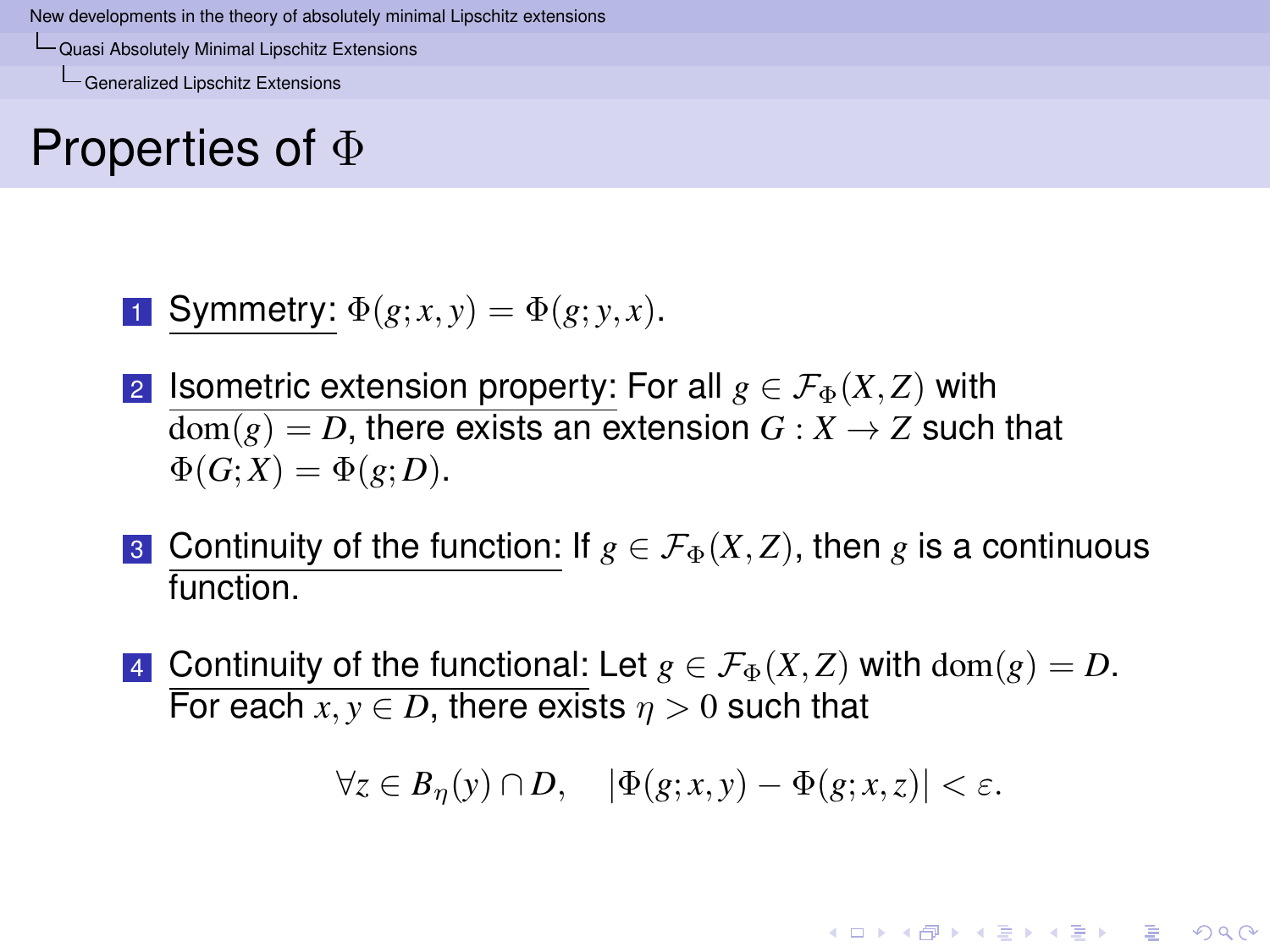[Quasi Absolutely Minimal Lipschitz Extensions](#page-22-0)

[Generalized Lipschitz Extensions](#page-22-0)

## Properties of Φ

- Set  $B_{1/2}(x, y) \triangleq B_r(m(x, y))$ , with  $r = \frac{1}{2}d_X(x, y)$ .
- For each  $x, y \in X$ , let  $\Gamma(x, y)$  denote the set of curves  $\gamma : [0, 1] \to B_{1/2}(x, y)$  such that  $\gamma(0) = x, \gamma(1) = y, \gamma$  is continuous, and  $\gamma$  is monotone in the following sense:

if 
$$
0 \le t < s \le 1
$$
, then  $d_X(x, \gamma(t)) < d_X(x, \gamma(s))$ .

Final property of Φ:

<span id="page-22-0"></span>5 Bounding Curve: For all  $g \in \mathcal{F}_{\Phi}(X, Z)$  with  $dom(g) = D$ , and for all  $x, y \in E$  with  $B_{1/2}(x, y) \subset D$ , there exists a curve  $\gamma \in \Gamma(x, y)$  such that

$$
\Phi(g; x, y) \leq \inf_{t \in [0,1]} \max \{ \Phi(g; x, \gamma(t)), \Phi(g; \gamma(t), y) \}.
$$

**KOD KOD KED KED E VOOR**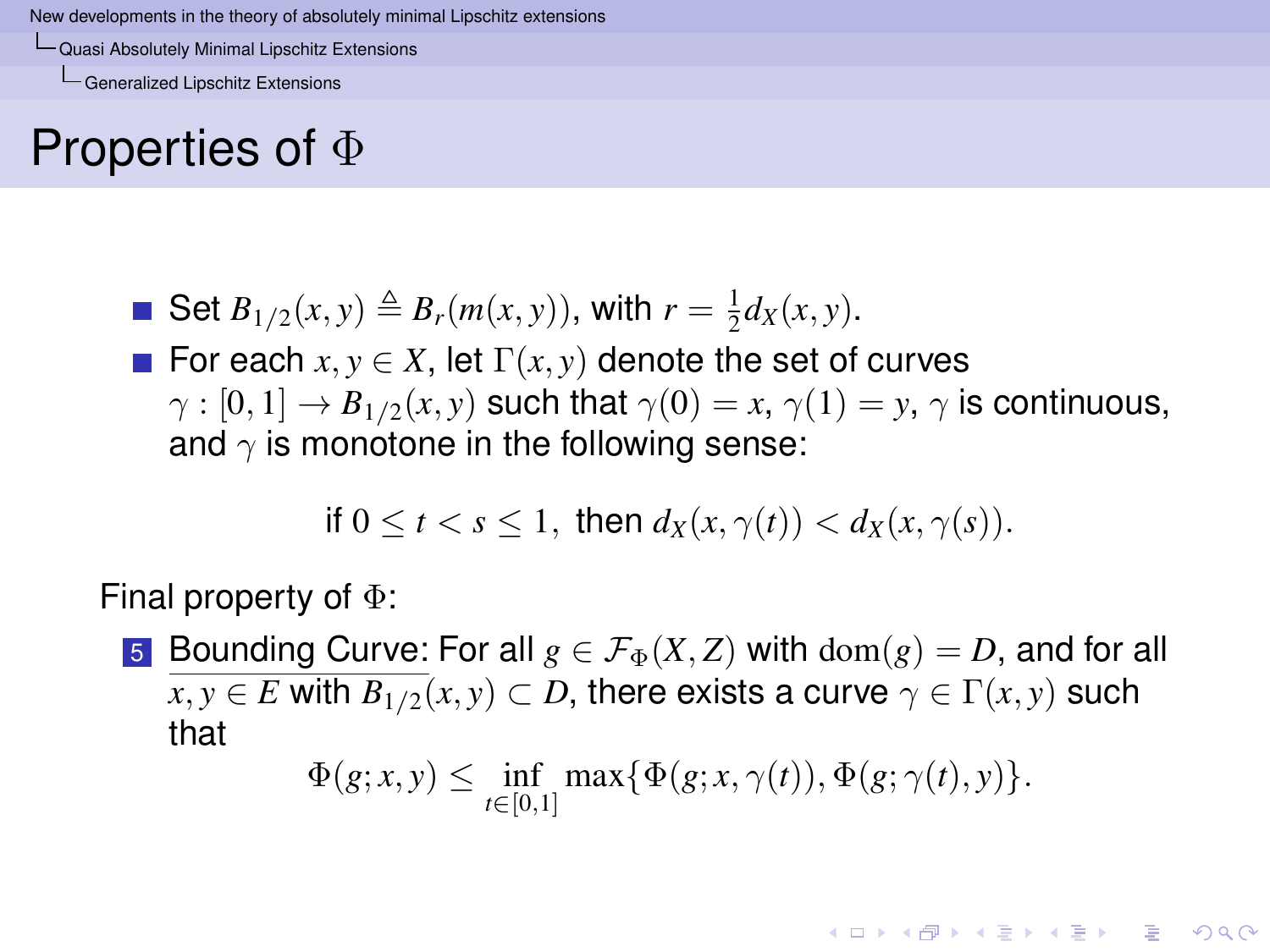[Quasi Absolutely Minimal Lipschitz Extensions](#page-23-0)

[Generalized Lipschitz Extensions](#page-23-0)

# Examples of Admissible Triplets (*X*, *Z*, Φ)

### Example

- $\mathbf{I}$   $\Phi(g;D) = \text{Lip}(g;D)$  and any pair  $(X,d_X)$  and  $(Z,d_Z)$  that have the isometric extension property.
- 2 Let  $\alpha \in (0,1]$ , and define the Lipschitz-Hölder constant as

$$
\mathrm{Lip}_{\alpha}(g;D) \triangleq \sup_{\substack{x,y\in D\\x\neq y}} \frac{d_Z(g(x),g(y))}{d_X(x,y)^{\alpha}}.
$$

Then  $\Phi(g; D) = \text{Lip}_{\alpha}(g; D)$  and any pair  $(X, d_X)$  and  $(Z, d_Z)$  that have the isometric extension property for  $\operatorname{Lip}_\alpha.$  Some examples of such pairs are:

<span id="page-23-0"></span> $(X, d_X) = (Z, d_Z) = \mathcal{H}$ , where  $\mathcal{H}$  is a Hilbert space, and  $0 < \alpha < 1$ .  $(X, d_X)$  arbitrary,  $(Z, d_Z) = L^p(\mathcal{N}, \nu)$ , and:

\n- 1 
$$
\langle p \leq 2 \text{ with } 0 < \alpha \leq \frac{p-1}{p}
$$
.
\n- 2 \leq p < \infty \text{ with } 0 < \alpha \leq \frac{1}{p}.
\n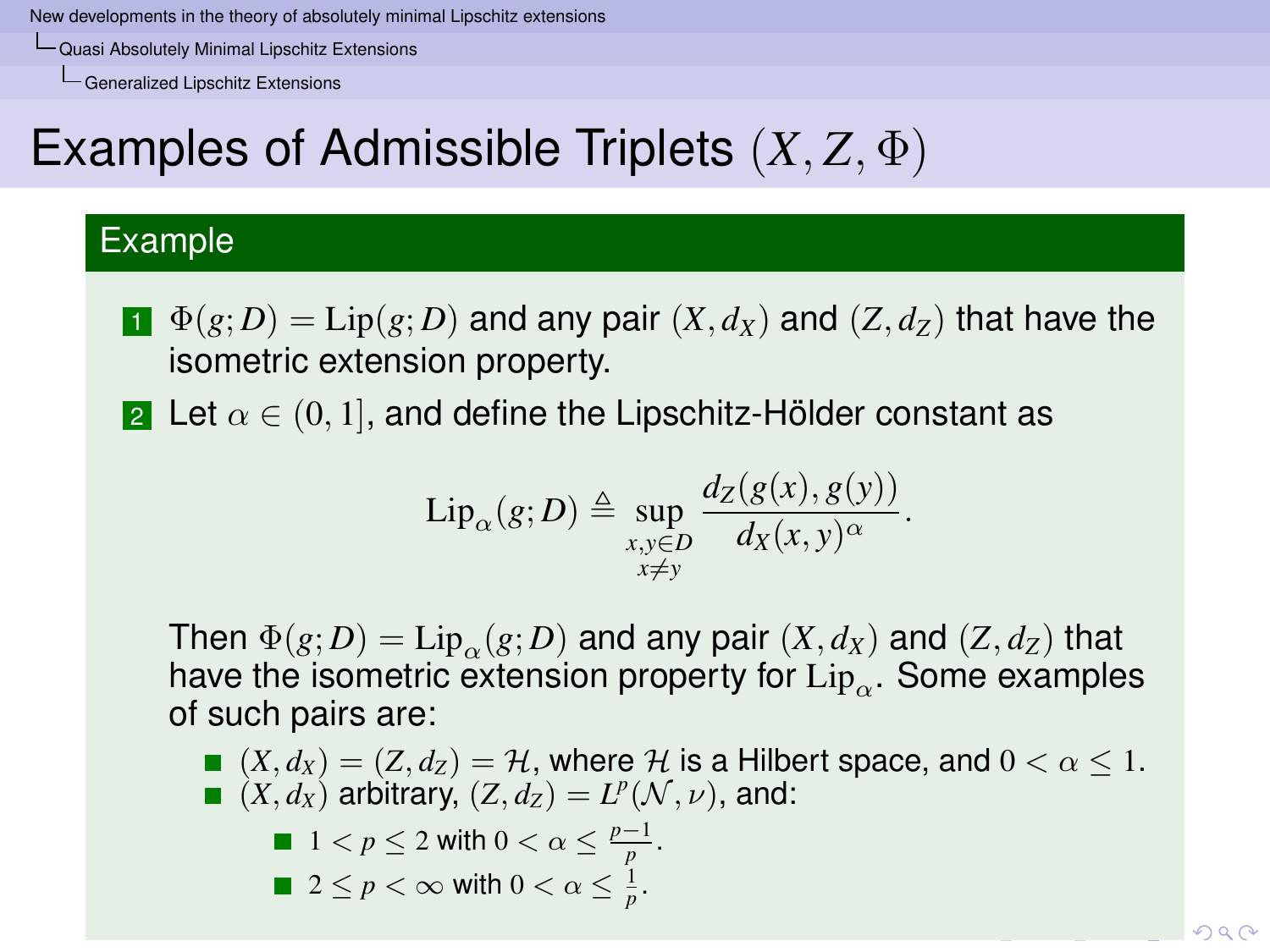[Quasi Absolutely Minimal Lipschitz Extensions](#page-24-0)

[Generalized Lipschitz Extensions](#page-24-0)

# Examples of Admissible Triplets (*X*, *Z*, Φ)

### Example (1-Fields, Le Gruyer, 2009)

**3** Set  $(X, d_X) = \mathbb{R}^n$  and let  $(Z, d_Z) = \mathcal{P}^1(\mathbb{R}^n, \mathbb{R}),$  the set of 1<sup>st</sup> order polynomials (affine functions).

**Notation:** 

$$
T: \mathbb{R}^n \to \mathcal{P}^1(\mathbb{R}^n, \mathbb{R})
$$

$$
x \mapsto T_x
$$

■ Define Φ as:

$$
\Phi(T;x,y) = 2 \sup_{a \in \mathbb{R}^n} \frac{|T_x(a) - T_y(a)|}{\|x - a\|^2 + \|y - a\|^2}.
$$

Meaning of the minimal extension: Let  $T: E \to \mathcal{P}^1(\mathbb{R}^n, \mathbb{R})$ , and let  $U: \mathbb{R}^n \to \mathcal{P}^1(\mathbb{R}^n, \mathbb{R})$  be a minimal extension of *T*. Set  $F(x) \triangleq U_x(x)$ . ■ Extension: *F* extends *T* so that

- $J_xF(a) \triangleq F(x) + \nabla F(x) \cdot (a-x) = T_x(a)$  for all  $x \in E$ .
- <span id="page-24-0"></span>**Mi[n](#page-17-0)imal:** Lip( $\nabla F$ ) is minimal amongst all [suc](#page-23-0)[h e](#page-25-0)[x](#page-23-0)[ten](#page-24-0)[si](#page-25-0)[o](#page-16-0)n[s.](#page-24-0)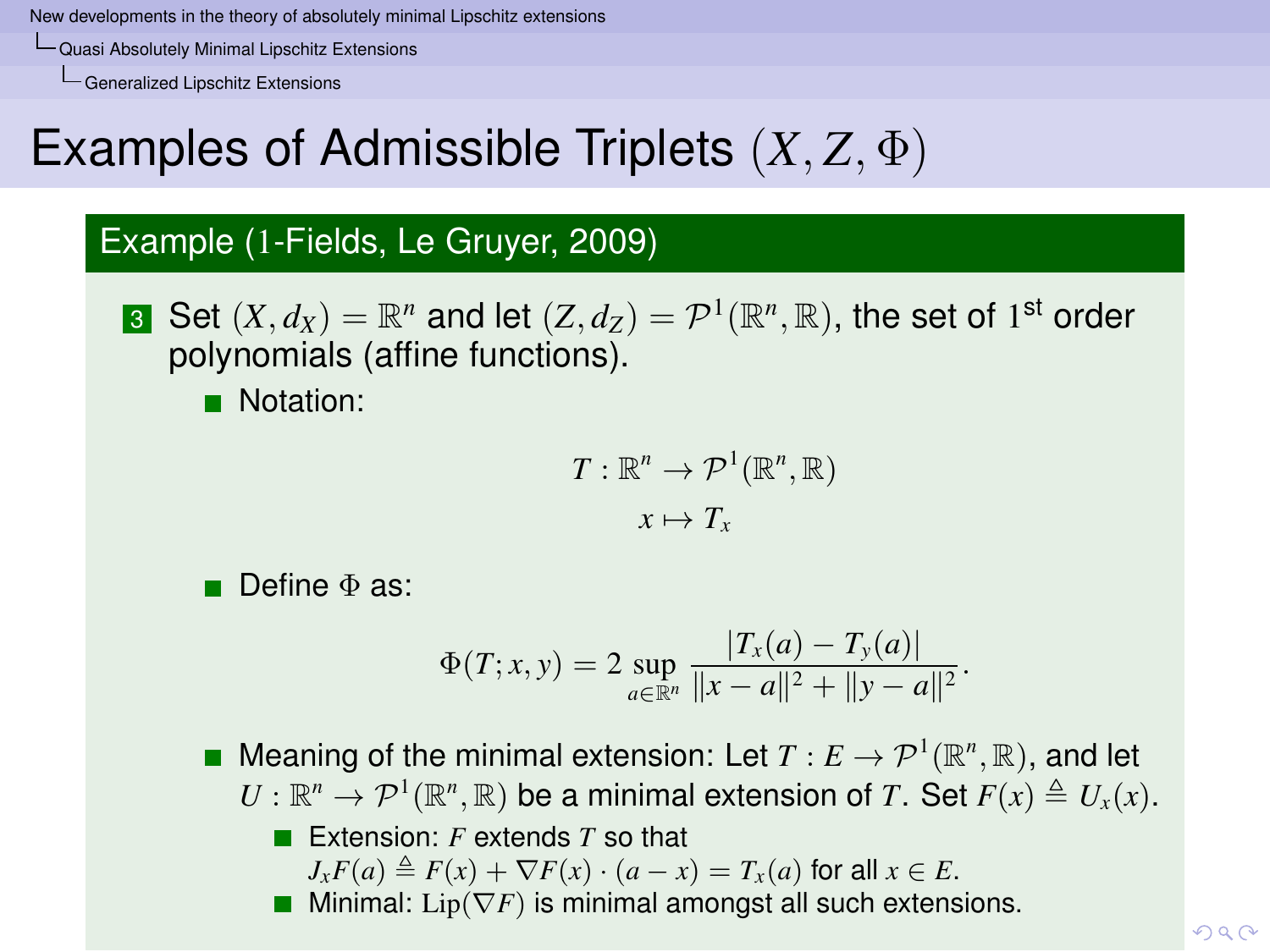[Quasi Absolutely Minimal Lipschitz Extensions](#page-25-0)

[Existence of Quasi-AMLEs](#page-25-0)

# 1st Approximation: Open Sets

\n- Let 
$$
N_0 \in \mathbb{N}
$$
.
\n- Let  $\rho > 0$ .
\n

Set of Open Sets

<span id="page-25-0"></span>
$$
\mathcal{O}(\rho,N_0)\triangleq\left\{\Omega=\bigcup_{i=1}^N B_{r_i}(x_i):x_i\in X,\ r_i\geq\rho,\ N\leq N_0\right\}.
$$

K ロ ▶ K @ ▶ K 할 ▶ K 할 ▶ | 할 | K 9 Q Q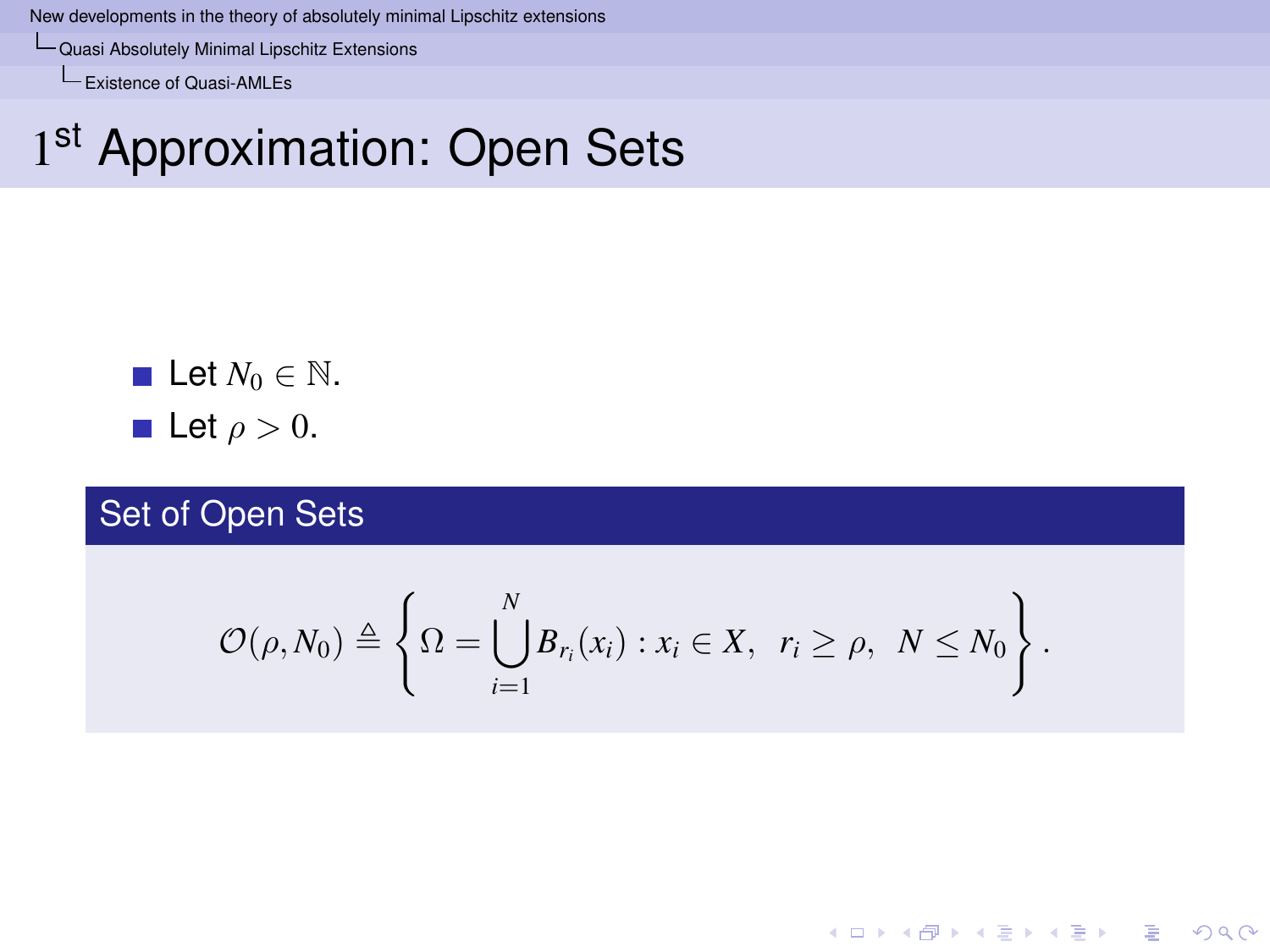[Quasi Absolutely Minimal Lipschitz Extensions](#page-26-0)

[Existence of Quasi-AMLEs](#page-26-0)

# 2<sup>nd</sup> Approximation: The Lipschitz Functional

- **Let**  $\alpha > 0$ .
- Let  $g: D \to Z$ ,  $D \subset X$ .
- **Let**  $V \subset D$  be open.

### Approximation Functional

$$
\Psi_{\alpha}(f;V) \triangleq \sup \left\{ \Phi(f;x,y) : B_{d_X(x,y)}(x) \subset V, \ d_X(x,\partial V) \geq \alpha \right\}.
$$

### <span id="page-26-0"></span>Proposition (H. and Le Gruyer, 2012)

$$
\Phi(f;V) = \max \left\{ \Psi_0(f;V), \Phi(f;\partial V) \right\}.
$$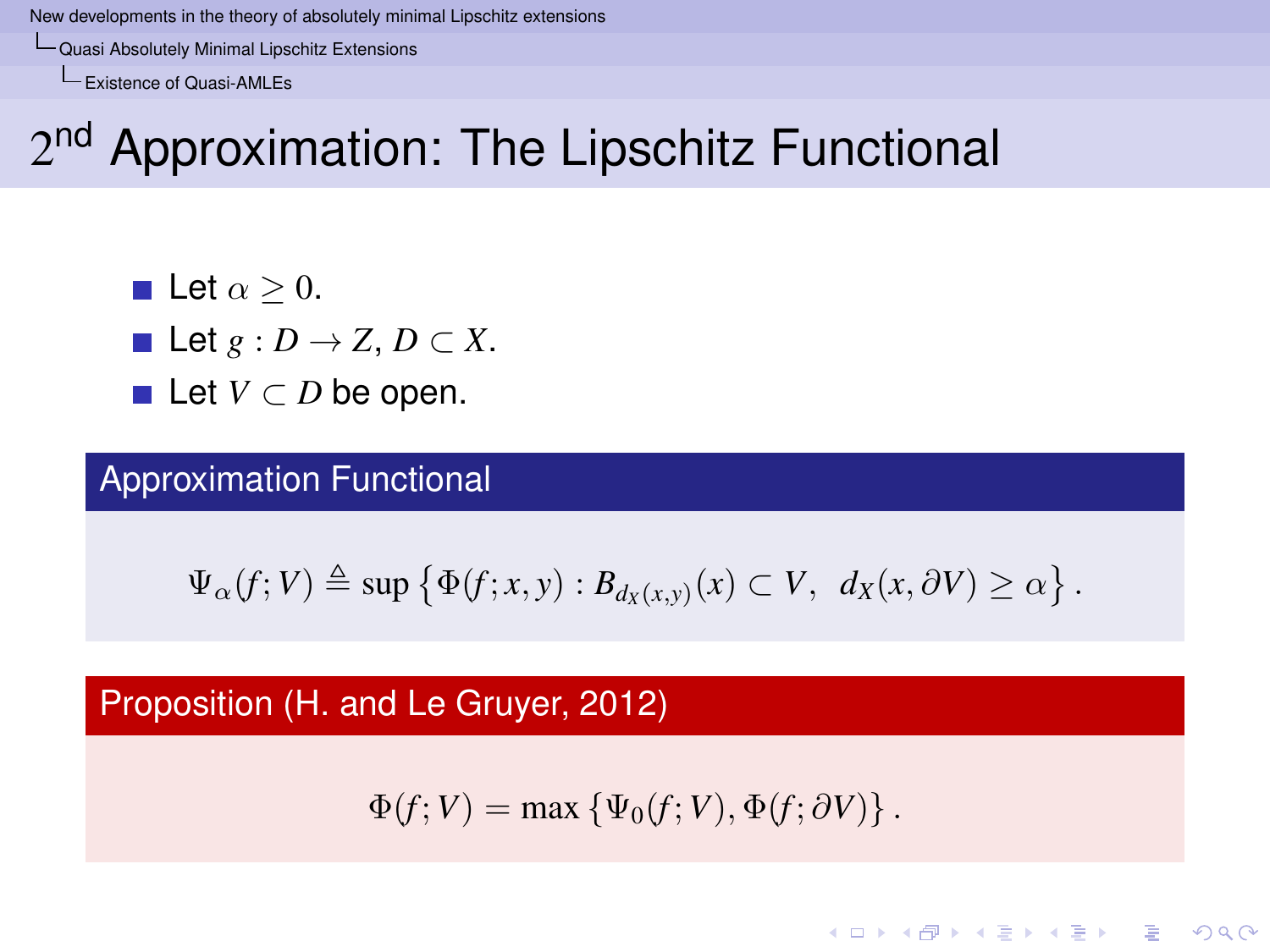[Quasi Absolutely Minimal Lipschitz Extensions](#page-27-0)

[Existence of Quasi-AMLEs](#page-27-0)

## Main Result

### Theorem (H. and Le Gruyer, 2012)

Given an admissible triple  $(X, Z, \Phi)$ , as well as  $f \in \mathcal{F}_{\Phi}(X, Z)$  with  $dom(f) = E$ ,  $\rho > 0$ ,  $N_0 \in \mathbb{N}$ ,  $\alpha > 0$ , and  $\sigma_0 > 0$ , there exists a *guasi-AMLE*  $F: X \rightarrow Z$  that satisfies:

$$
\bullet
$$
 *F* is a minimal extension of *f*, i.e.,

$$
\blacksquare \ \ F(x) = f(x) \text{ for all } x \in E.
$$

 $\Phi(F;X) = \Phi(f;E).$ 

<span id="page-27-0"></span>2 The following quasi-AMLE condition is satisfied:

 $\Psi_{\alpha}(F;\Omega) - \Phi(F;\partial\Omega) < \sigma_0, \quad \forall \Omega \in \mathcal{O}(\rho,N_0), \ \Omega \subset X \setminus E.$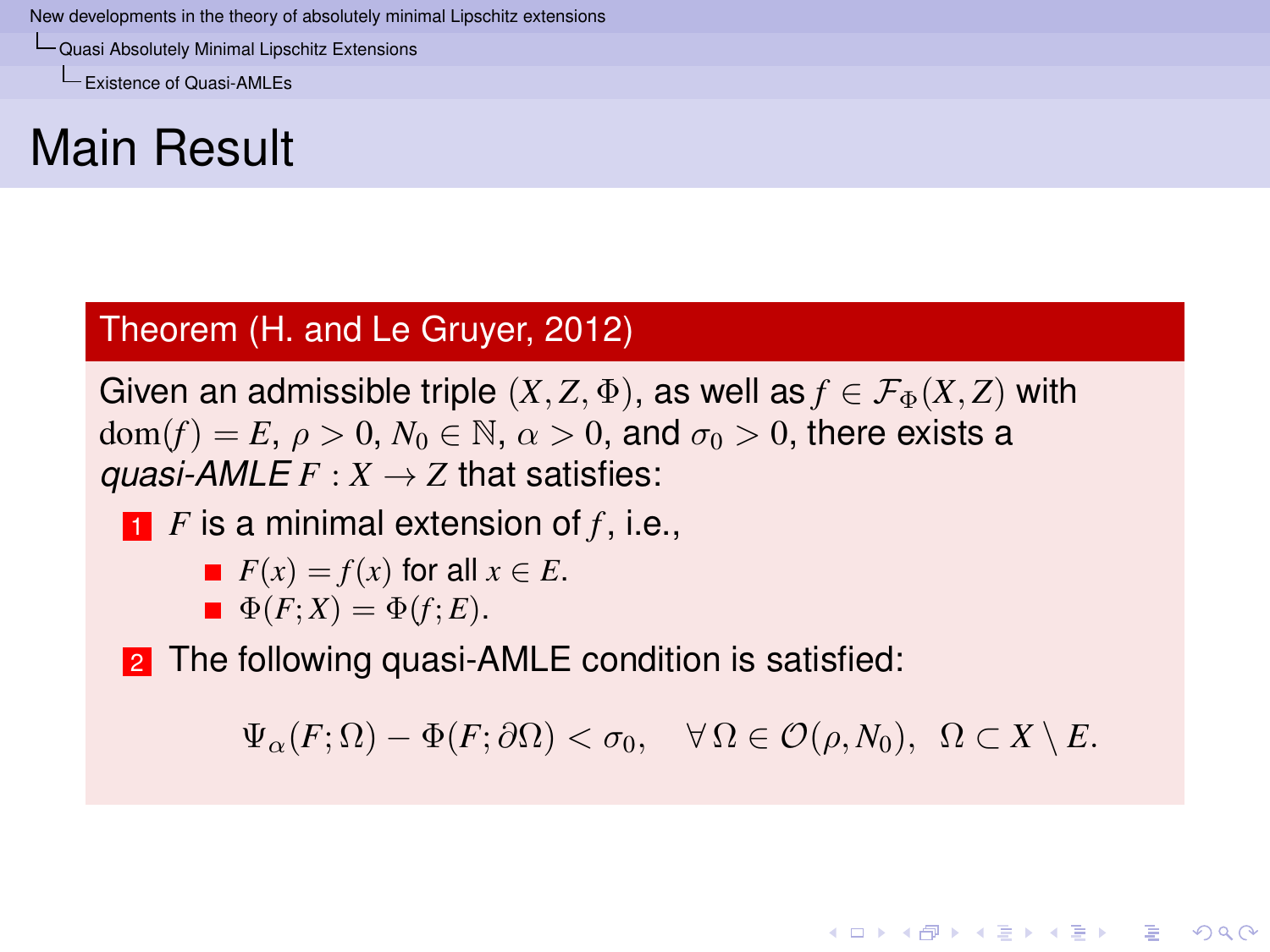[Quasi Absolutely Minimal Lipschitz Extensions](#page-28-0)

[Sketch of Proof](#page-28-0)

## Correction Operator

- Let  $g \in \mathcal{F}_{\Phi}(X, Z)$  with dom $(g) = D$ .
- **■** Let  $V \subset X$  be open such that  $\overline{V} \subset D$ .

### Correction Operator

Use the isometric extension property of  $\Phi$  to obtain  $G : \overline{V} \to Z$  such that

■ 
$$
G(x) = g(x)
$$
 for all  $x \in \partial V$ .

 $\Phi(G;V) = \Phi(g; \partial V).$ 

<span id="page-28-0"></span>Define the correction operator *H* as:

 $H(g; V)(x) \triangleq G(x)$ .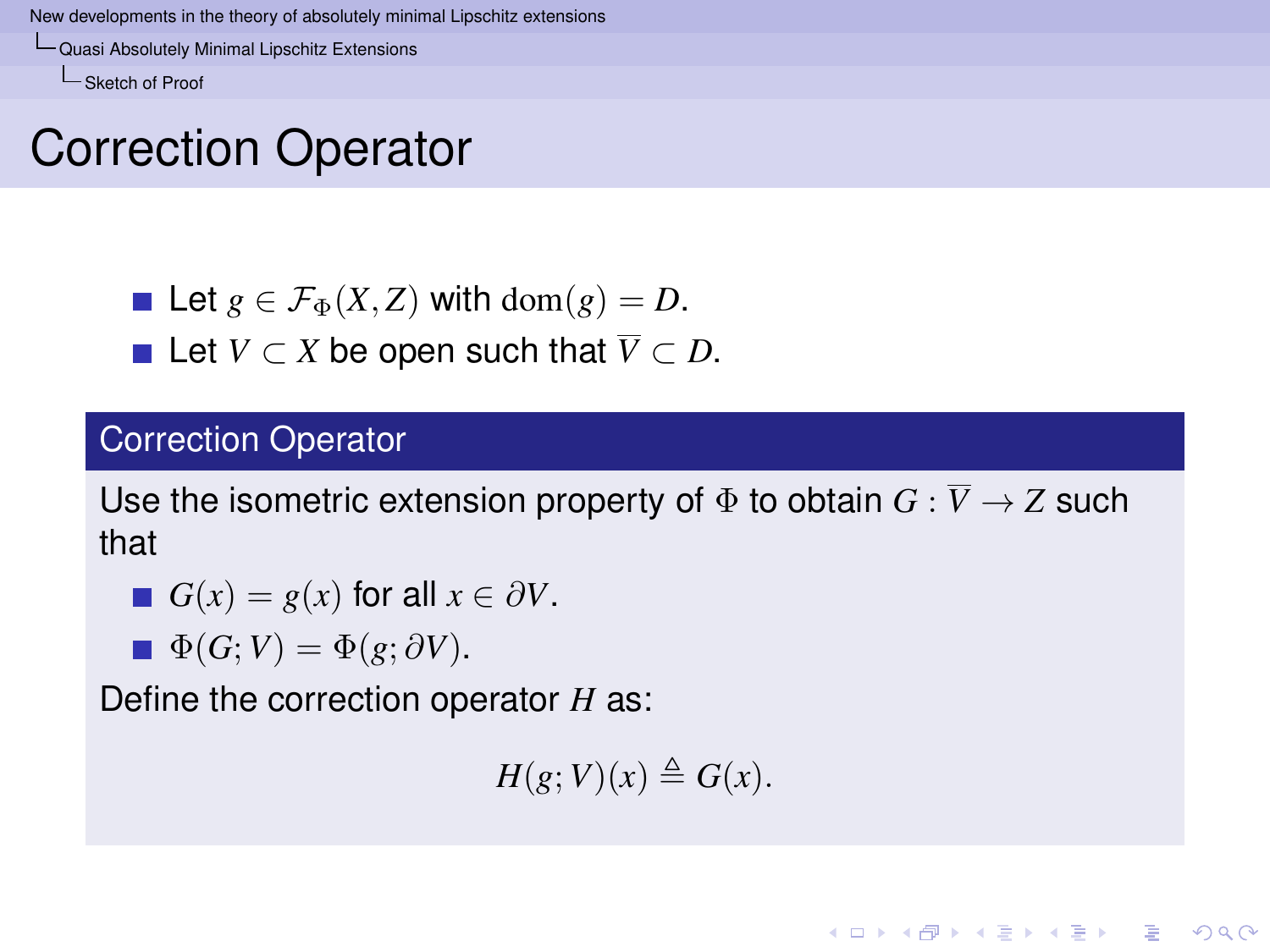[Quasi Absolutely Minimal Lipschitz Extensions](#page-29-0)

[Sketch of Proof](#page-29-0)

## Sequence of Minimal Extensions

- We construct a sequence of minimal extensions  ${F_i : X \to Z : i \in \mathbb{N} }$  for  $f : E \to Z$ .
- For each *i* ∈ N, define:

$$
\Delta_i \triangleq \{ \Omega \in \mathcal{O}(\rho, N_0) : \Psi_\alpha(F_i; \Omega) - \Phi(F_i; \partial \Omega) \geq \sigma_0, \ \Omega \subset X \setminus E \}.
$$

<span id="page-29-0"></span>If  $\Delta_i = \emptyset$ , then  $U_i$  is a quasi-AMLE for *f*. **■** If  $\Delta_i \neq \emptyset$ , then pick any  $\Omega_{i+1} \in \Delta_i$  and construct  $F_{i+1}$ :

$$
F_{i+1}(x) \triangleq \begin{cases} H(F_i; \Omega_{i+1})(x), & x \in \Omega_{i+1}, \\ F_i(x), & x \in X \setminus \Omega_{i+1}. \end{cases}
$$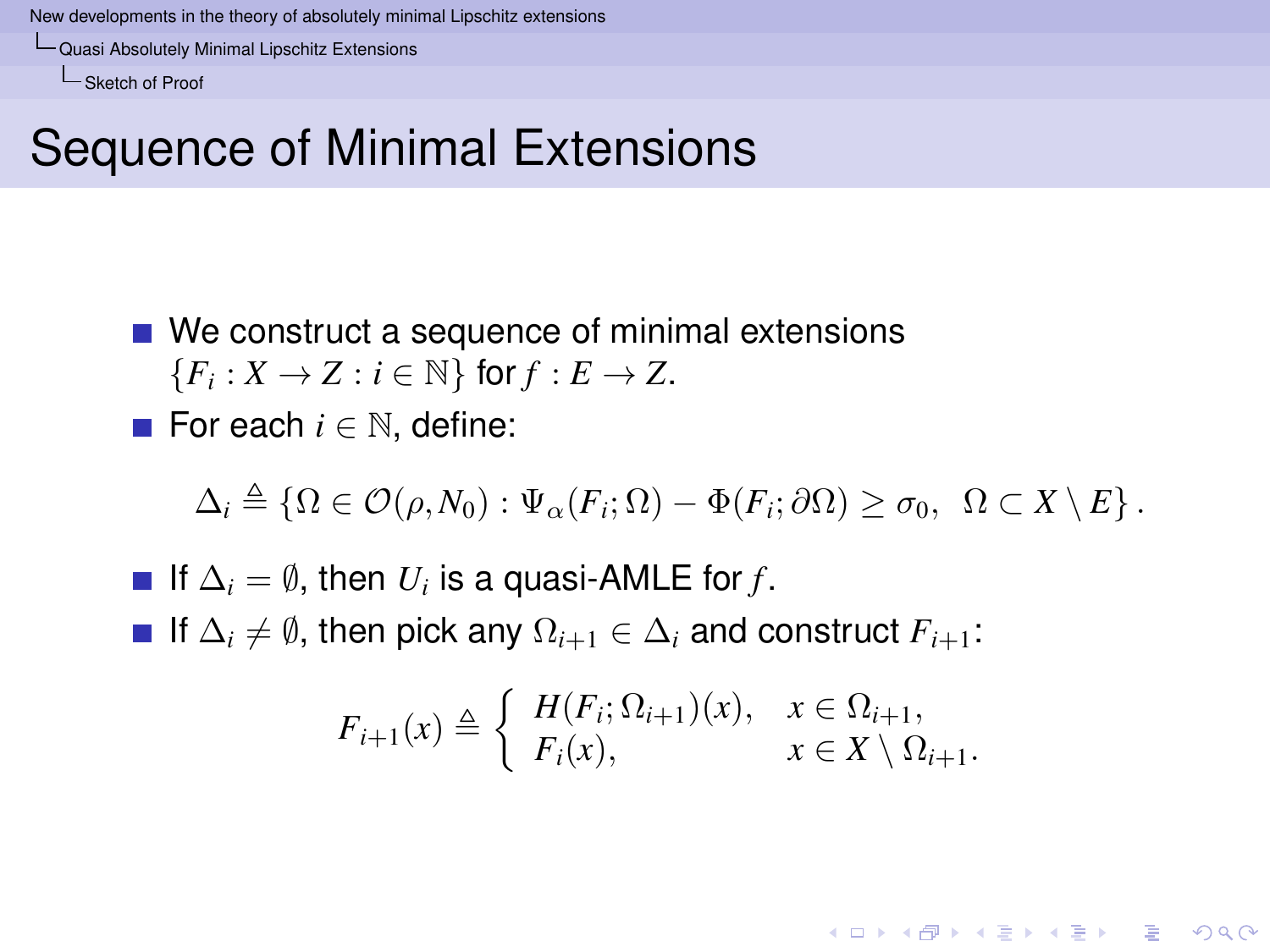[Quasi Absolutely Minimal Lipschitz Extensions](#page-30-0)

[Sketch of Proof](#page-30-0)

# Main Lemma

### Main Lemma (H. and Le Gruyer, 2012)

The following property holds true for all  $p \in \mathbb{N}$ :

$$
\exists M_p \in \mathbb{N} \quad \text{s.t.} \quad \forall i > M_p, \ \ \Phi(F_i; \Omega_i) < \Phi(f; E) - p\frac{\sigma_0}{2}.
$$

■ Initial Case: 
$$
p = 1
$$

$$
\Phi(F_i; \Omega_i) = \Phi(H(F_{i-1}; \Omega_i); \Omega_i)
$$
  
= 
$$
\Phi(F_{i-1}; \partial \Omega_i)
$$
  

$$
\leq \Psi_{\alpha}(F_{i-1}; \Omega_i) - \sigma_0
$$
  

$$
\leq \Phi(f; E) - \sigma_0.
$$

K ロ ▶ K @ ▶ K 할 ▶ K 할 ▶ 이 할 → 9 Q Q\*

<span id="page-30-0"></span>Inductive Step: Harder...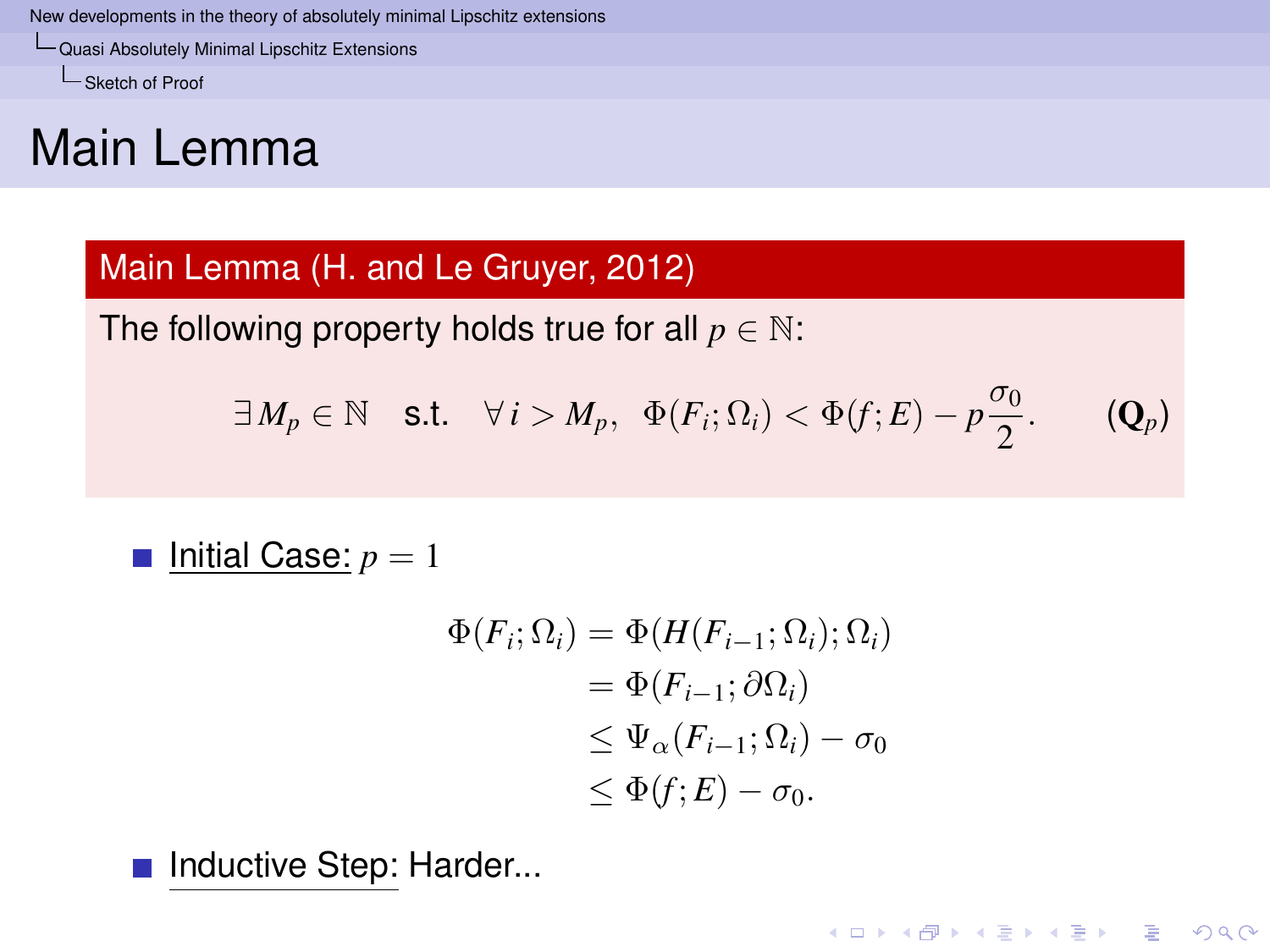[Quasi Absolutely Minimal Lipschitz Extensions](#page-31-0)

[Sketch of Proof](#page-31-0)

## Questions

- Given a sequence of quasi-AMLEs  ${F_{\alpha N_0,\alpha,\sigma_0}}$ , can we take the limit  $F_{\rho,N_0,\alpha,\sigma_0}\to F_0$  as  $\rho,\frac{1}{N_0},\alpha,\sigma_0\to 0$  to obtain an actual <code>AMLE?</code>
- <span id="page-31-0"></span>■ What if we only have the *isomorphic extension property*? That is, for all  $f \in \mathcal{F}_{\Phi}(X, Z)$  with  $dom(f) = E$ , there exists an extension  $F: X \to Z$  and constant *C* (depending only on  $(X, d_X)$  and  $(Z, d_Z)$ ) such that

$$
\Phi(F;X) \leq C \cdot \Phi(f;E).
$$

**KORKAR KERKER E VOOR**